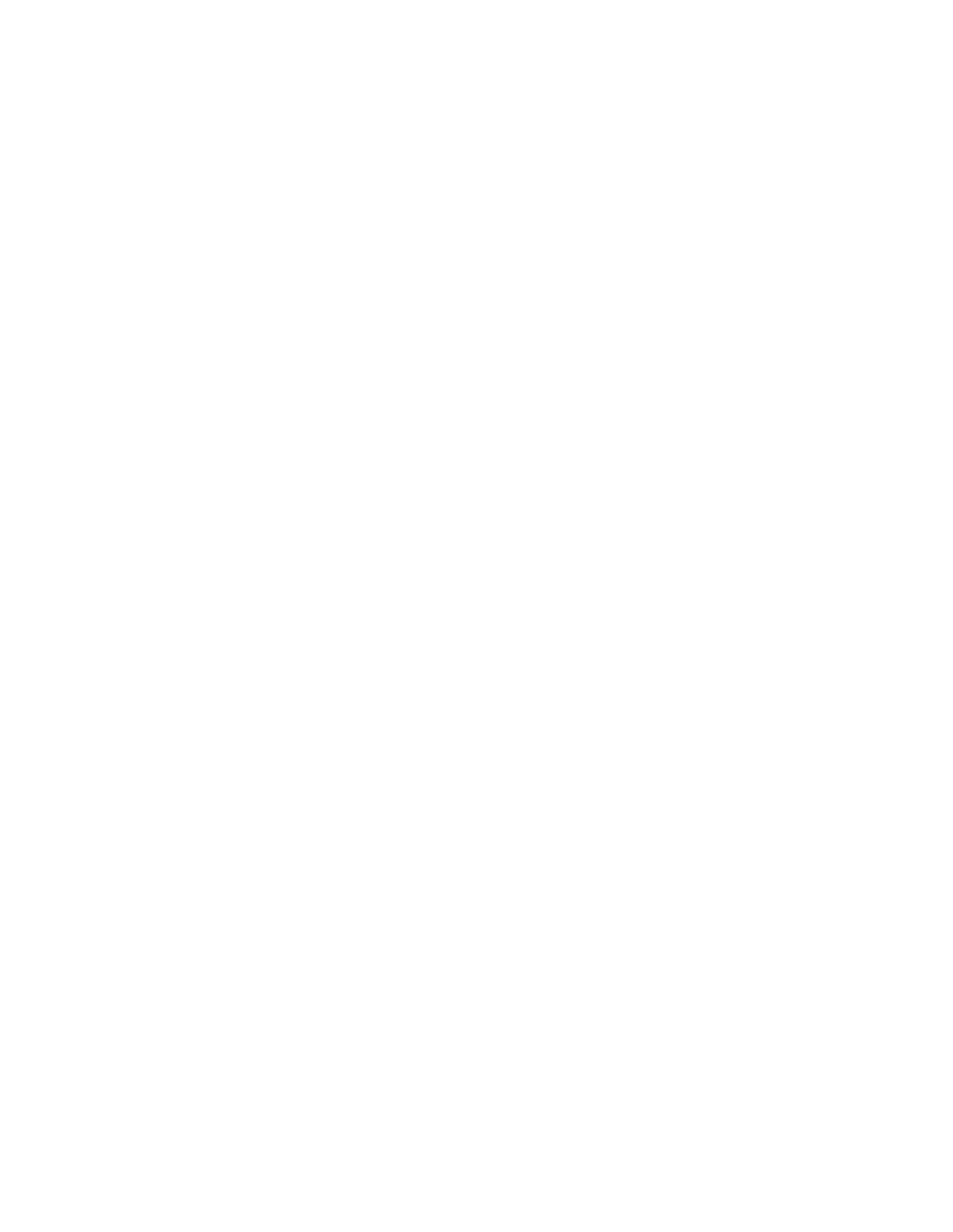# **Introduction**

*Subtropical arithmetic* is an arithmetic system on the extended real line,  $\mathbb{R} :=$ **R** ∪ { $-\infty$ ,  $\infty$ }. The operations consist of the two binary operators *a* ∧ *b* :=  $\min(a, b)$  and  $a \vee b := \max(a, b)$ , which are defined for all  $a, b \in \overline{\mathbb{R}}$  in the usual way. We shall refer to the abstract study of this arithmetic as *subtropical algebra*.

The reason for extending **R** to **R** is completely technical. By adding  $\infty$ , we gain an identity with respect to the operation  $\land$ , since for all *a* ∈ **R**,  $a \wedge \infty = \infty \wedge a = a$ . Similarly, by appending  $-\infty$  we gain an identity with respect to ∨. We note, however, that this structure does not afford any inverses with respect to  $\land$  or  $\lor$ , since the only  $a, b \in \overline{\mathbb{R}}$  such that  $a \land b = \infty$ are  $a = b = \infty$ , and similarly  $a \vee b = -\infty$  implies  $a = b = -\infty$ .

**Example 1.1**  $5 \vee 9 = 9$ ,  $3 \wedge 6 = 3$ .

The adjective "subtropical" is derived from the use of "tropical" in the study of *tropical algebra*. Our motivation for studying the subtropical arithmetic system is primarily game-theoretic, as many of the most celebrated results in game theory come to us in the form of statements about minimums of maximums or maximums of minimums. However, it seems likely that subtropical research could prove useful to mathematicians working in algebraic geometry and other fields.

Since much of our study of subtropical algebra will greatly mirror that of tropical algebra, we first turn our focus there.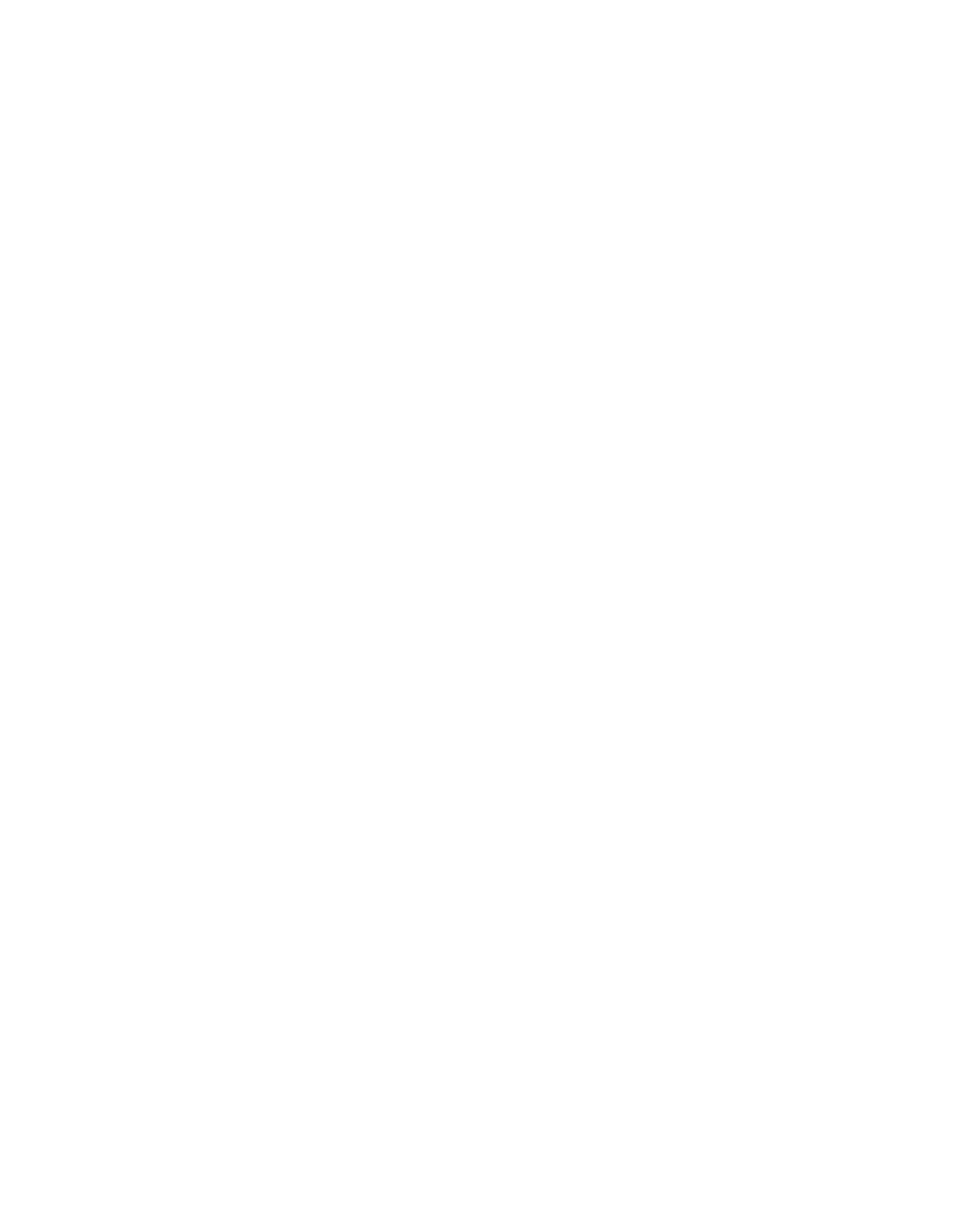# **Tropical Mathematics**

#### **2.1 Survey**

The term "tropical" is an homage to the Brazilian mathematician, Imre Simon, one of the first mathematicians to work in the field [\(8\)](#page-24-0). In recent years, the study of the tropical semiring has seen resurgence due to applications to the study of algebraic geometry, plane curves, combinatorics, phylogenetic trees, and various other fields. The tropical semiring  $(\mathbb{T}, \oplus, \odot)$  has two equivalent variants,  $(\mathbb{R} \cup {\infty}$ , min, +) and  $(\mathbb{R} \cup {\infty}$ , max, +), the inclusion of  $\infty$  or  $-\infty$  serving to provide an identity for the  $\oplus$  operation min or max, respectively. In yet another version [\(3\)](#page-24-1), the tropical ring is extended further to include an identical copy of **R** whose elements interact with those in the original copy under tropical operations. For the remainder of this paper, we will assume the unextended variation of tropical arithmetic where addition is defined as minimum.

**Example 2.1**  $5 \otimes 9 = 14$ ,  $3 \oplus 6 = 3$ .

Through the work of Bernd Sturmfels and many others, coherent notions of many traditional algebraic objects have been developed in a tropical setting. These include polynomials [\(8\)](#page-24-0), [\(4\)](#page-24-2), linear spaces [\(9\)](#page-24-3), varieties [\(5\)](#page-24-4), [\(3\)](#page-24-1), ideals [\(3\)](#page-24-1), matrices and their rank [\(2\)](#page-24-5), [\(1\)](#page-24-6), Nullstellensatz [\(6\)](#page-24-7), [\(3\)](#page-24-1), and Grassmannians [\(7\)](#page-24-8). Perhaps most oddly of all, we have also seen the development of a tropical geometry [\(5\)](#page-24-4), which has applications to the study of genomics.

As one of our goals will be mimicking some of these developments in a subtropical setting, we begin by examining tropical polynomials. Defined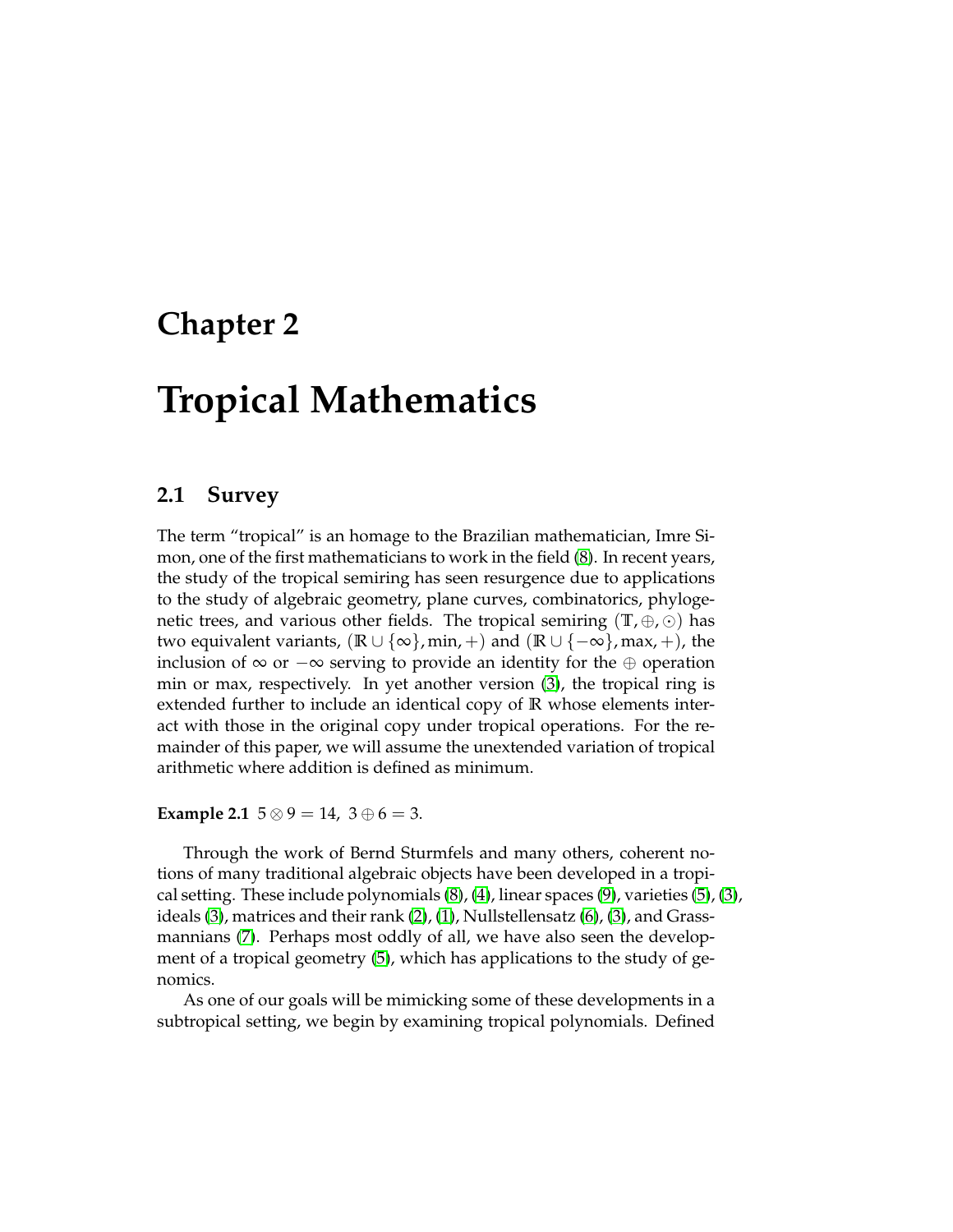#### **4** Tropical Mathematics

analogously to traditional algebraic polynomials, the tropical polynomials in one variable are of the form

$$
p(x) = \bigoplus_{k=0}^{n} a_k \odot x^k, \text{ with } a_i \in \mathbb{T},
$$

where exponentiation is defined tropically. For the sake of translation, in a traditional algebraic setting this corresponds to

<span id="page-5-1"></span>
$$
p(x) = \min\{nx + a_n, (n-1)x + a_{n-1}, \dots, x + a_1, a_0\}.
$$
 (2.1)

The graph of a tropical polynomial then looks like the minimum of a sequence of lines of decreasing, nonnegative integer slope.



<span id="page-5-0"></span>Figure 2.1: An example graph of a tropical polynomial.

In considering the roots of a tropical polynomial, it no longer makes much sense to consider the values of *x* where the expression achieves zero. First we remark that zero lacks the property  $0 \odot a = 0$  for all  $a \in \mathbb{T}$ . This was the property that made roots of polynomials also roots of a product polynomial under multiplication in a traditional algebraic setting, but it no longer applies tropically. Instead we desire to define a root as something that propagates through tropical multiplication such that each tropically factorable polynomial has as its roots the roots of its divisor polynomials.

The distinguishing features of the tropical polynomial in Figure [2.1](#page-5-0) are decidedly the "kinks" in the graph where the lines meet. Noting that if we were to add one graph of this form to another graph of this form in a traditional algebraic setting, the kinks of each graph would be preserved. This is due to the fact that the slopes of the lines defining the graph are strictly decreasing, since each kink is provided no means to "cancel" by tropical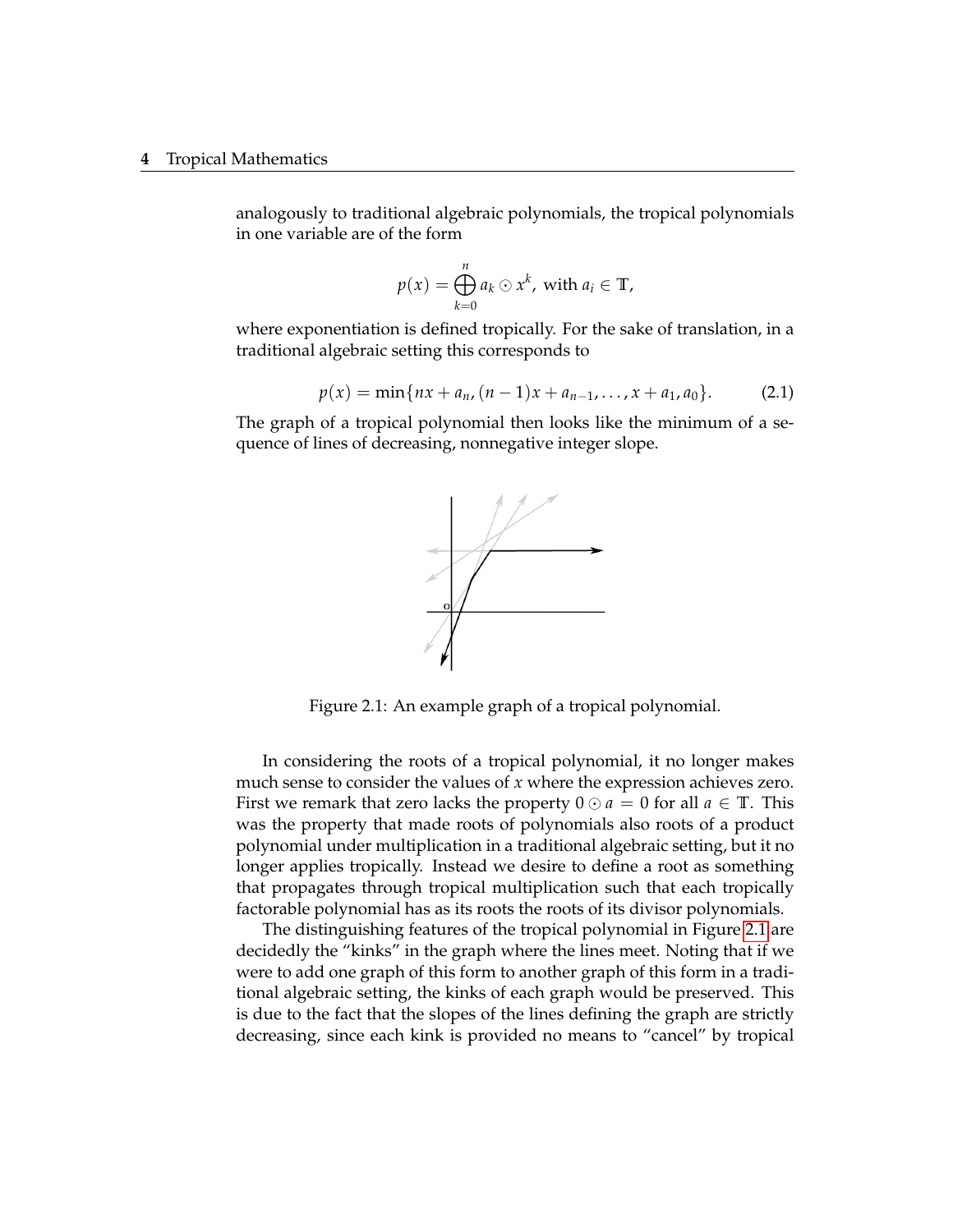$\blacksquare$ 

multiplication. At any given kink, multiplication by another tropical polynomial will only force the slopes on either side have the same or an even greater difference. Thus, the kinks of a tropical polynomial are preserved under tropical multiplication. It is with this in mind that the roots of the tropical polynomial  $p(x) = \bigoplus_{k=0}^{n} a_k \odot x^k$  are defined as follows.

**Definition 2.2** *The roots of a polynomial*  $p(x)$  *are defined to be all*  $r \in \mathbb{T}$  *where* 

$$
a_i \odot r^i = a_j \odot r^j = \min_{1 \leq k \leq n} \{a_k \odot r^k\} \quad \text{for some } i \text{ and } j \text{ such that } 0 \leq i < j \leq n.
$$

In other words, the roots are the values where the minimum in [2.1](#page-5-1) are achieved at least twice. Since these values *r* are precisely the places where the lines  $nx + a_n$ ,  $(n-1)x + a_{n-1}, \ldots, x + a_1, a_0$  pairwise intersect and fall on the graph of  $p(x)$ , the roots are the kinks on the tropical polynomial, as hinted. The polynomials then have a delightfully familiar property.

**Proposition 2.3** *Given any collection of n distinct roots*  $r_1 > \ldots > r_n$ *, there exists a tropical polynomial of degree n with these roots.*

**Proof:** Consider  $p(x) = \bigodot_{i=1}^{n} (x \oplus r_i)$ .

This is equivalent to expanding a bunch of linear terms, each of which we prepare in such a way that it gives the overall polynomial a particular desired root. The next statement is a bit stronger, but would require a stretch of the imagination to make analogous to traditional algebraic polynomials.

**Proposition 2.4** *Given a collection of n* + 1 *distinct natural numbers*  $k_0 < ... <$  $k_n$  *and n distinct roots*  $r_1 > \ldots > r_n$ , we may construct a polynomial with root  $a_i$ *occurring as the kink between line segments of slope ki*−<sup>1</sup> *and k<sup>i</sup> .*

**Proof:** Such a polynomial is given by

$$
\bigoplus_{i=1}^n s_i \odot x^{k_i},
$$

where

$$
s_j = c + \sum_{i=1}^j a_i (k_{i-1} - k_i)
$$
, with  $c \in \mathbb{T}$ .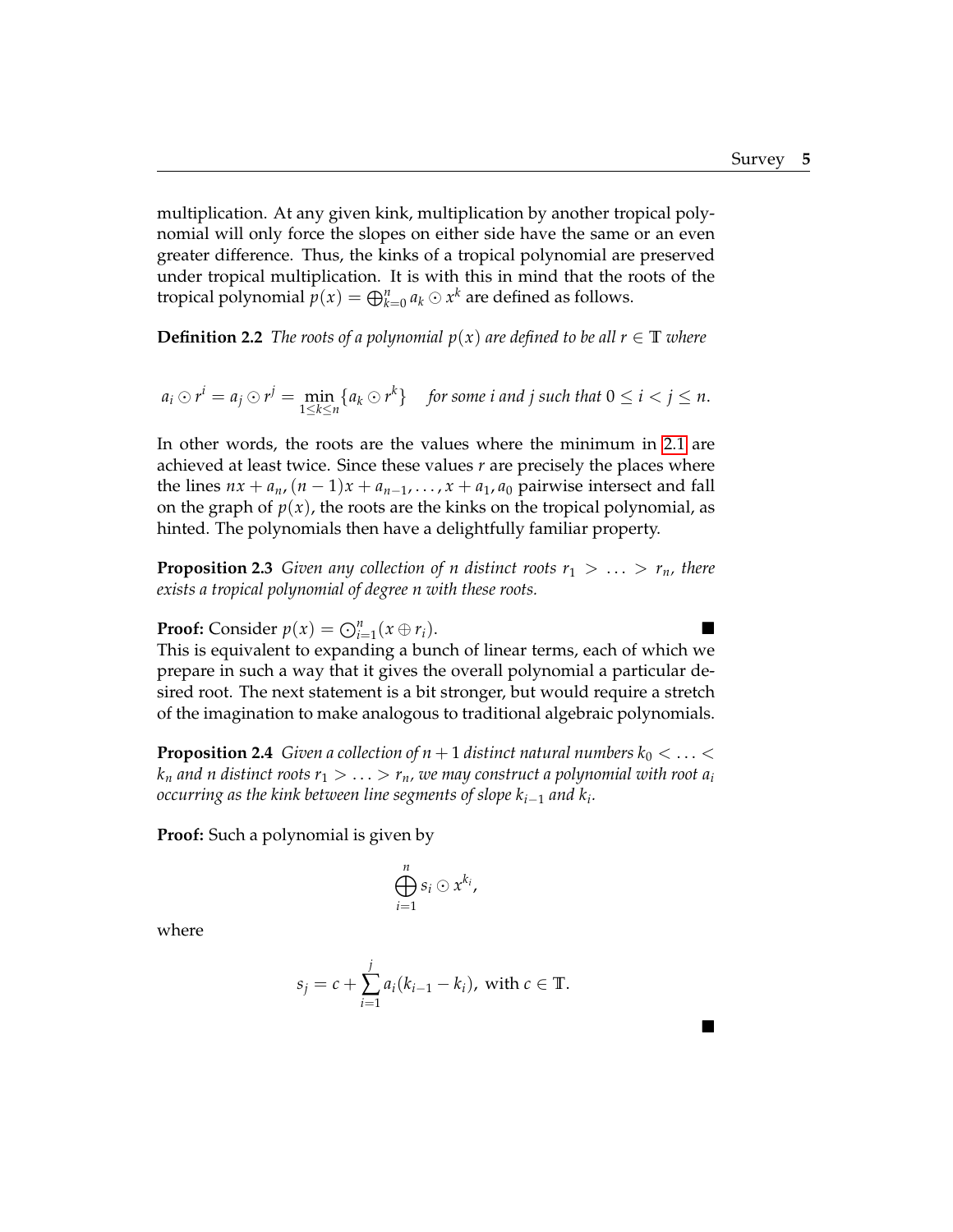#### **6** Tropical Mathematics

The constant *c* here merely shifts the graph vertically, leaving the roots and slopes untouched. This can be thought of as an analogue to multiplying a real polynomial by a nonzero constant.

It is not too much of a leap to see that this system of designating roots and slopes can be used to produce the curve defined by any polynomial, since such a curve is a piecewise combination of segments of decreasing nonnegative integer slope, intersecting at precisely the roots.

We next note that two tropical polynomials may describe precisely the same curve in the plane.

<span id="page-7-0"></span>**Example 2.5** *Consider the polynomials*  $f(x) = x^2 \oplus 1 \odot x \oplus 2$  *and*  $g(x) =$ *x* <sup>2</sup> ⊕ 2  *x* ⊕ 2*. These describe the same curve, since the x*<sup>1</sup> *term is greater than at least one of the x*<sup>0</sup> *or x*<sup>2</sup> *terms for all x in both f and g. Since the x*<sup>0</sup> *and x*<sup>2</sup> *terms then define the polynomials and are identical in f and g, f and g are identical.*

We can then create equivalence classes of polynomial expressions based on equality. We might note an interesting fact about our equivalent polynomials *f* and *g* in [2.5:](#page-7-0) *f* is easily factored while *g* is not. With a little tropical manipulation we can force  $f(x) = x^2 \oplus 1 \odot x \oplus 2 = (x \oplus 1) \odot (x \oplus 1).$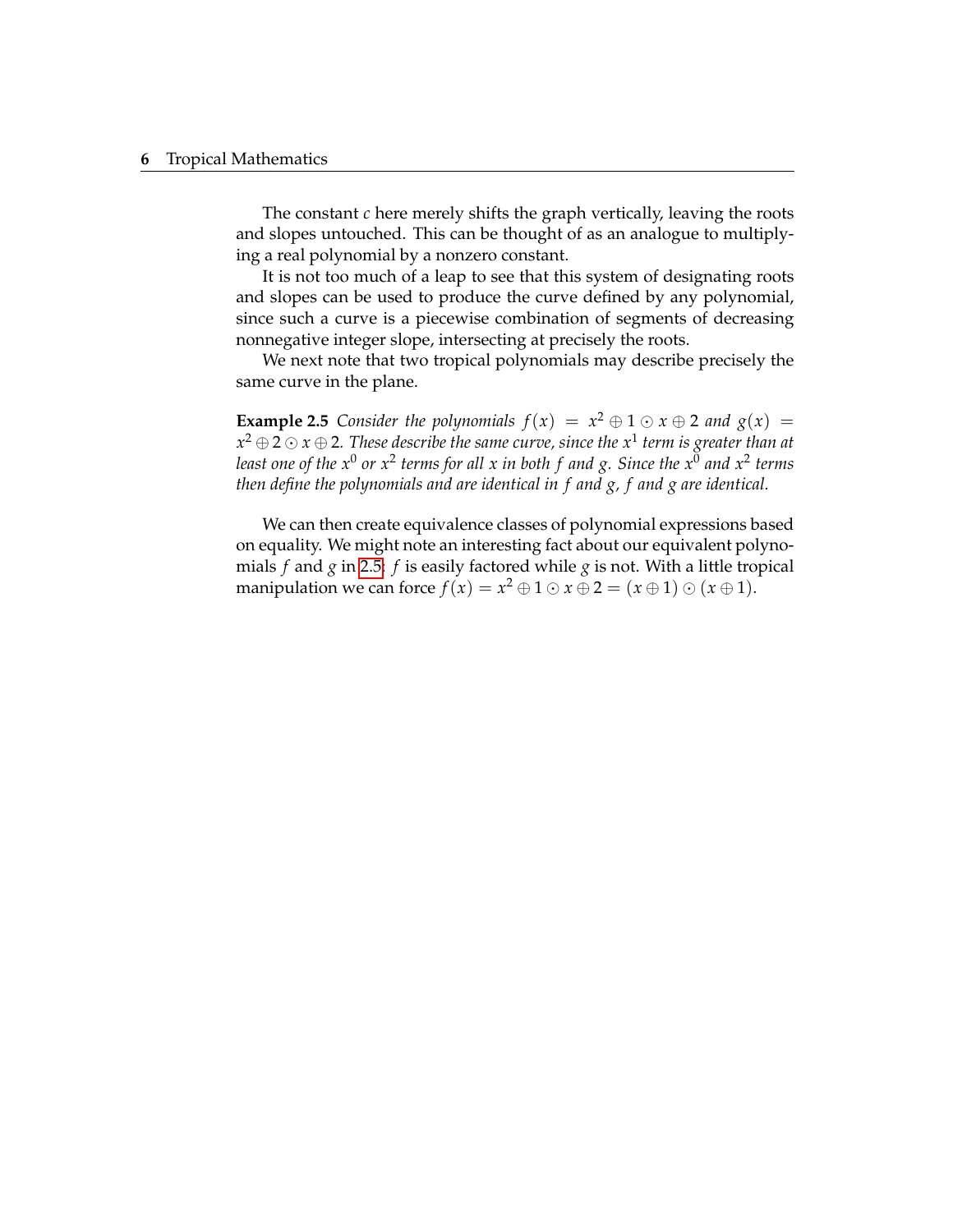# **Fundamentals of Subtropical Algebra**

### **3.1 Commutativity, Associativity, and Bidistributivity**

Perhaps the easiest observation to make about the operations ∧ and ∨ is that each is commutative and associative. Furthermore, each is distributive over the other, a property we shall call bidistributivity. While the commutative and associative properties are straightforward to see, the proof of bidistributivity is a little less intuitive. In terms of our operations the proof is a little cumbersome, so in order to more elegantly demonstrate bidistributivity we shall reformulate ∧ and ∨ in terms of an analogue to Dedekind cuts. For each  $r \in \overline{\mathbb{R}}$ , let the map  $\varphi : \overline{\mathbb{R}} \to 2^{\mathbb{R}}$  be defined by  $\varphi(r) = [-\infty, r].$ We then note that for  $a, b \in \overline{\mathbb{R}}$ ,

 $\varphi$ ( $a \wedge b$ ) =  $\varphi$ ( $a$ )  $\cap$   $\varphi$ ( $b$ ) and  $\varphi$ ( $a \vee b$ ) =  $\varphi$ ( $a$ )  $\cup$   $\varphi$ ( $b$ ).

Since  $\varphi(a) \cap \varphi(b)$ ,  $\varphi(a) \cup \varphi(b) \in \varphi(\overline{\mathbb{R}})$  and  $\varphi$  is injective, we can then safely write

 $a \wedge b = \varphi^{-1}(\varphi(a) \cap \varphi(b))$  and  $a \vee b = \varphi^{-1}(\varphi(a) \cup \varphi(b)).$ 

**Proposition 3.1** *The operations* ∧ *and* ∨ *are bidistributive.*

**Proof:** Let *a*, *b*, *c* ∈  $\overline{R}$ . We then observe that since  $\cap$  and  $\cup$  are bidistributive,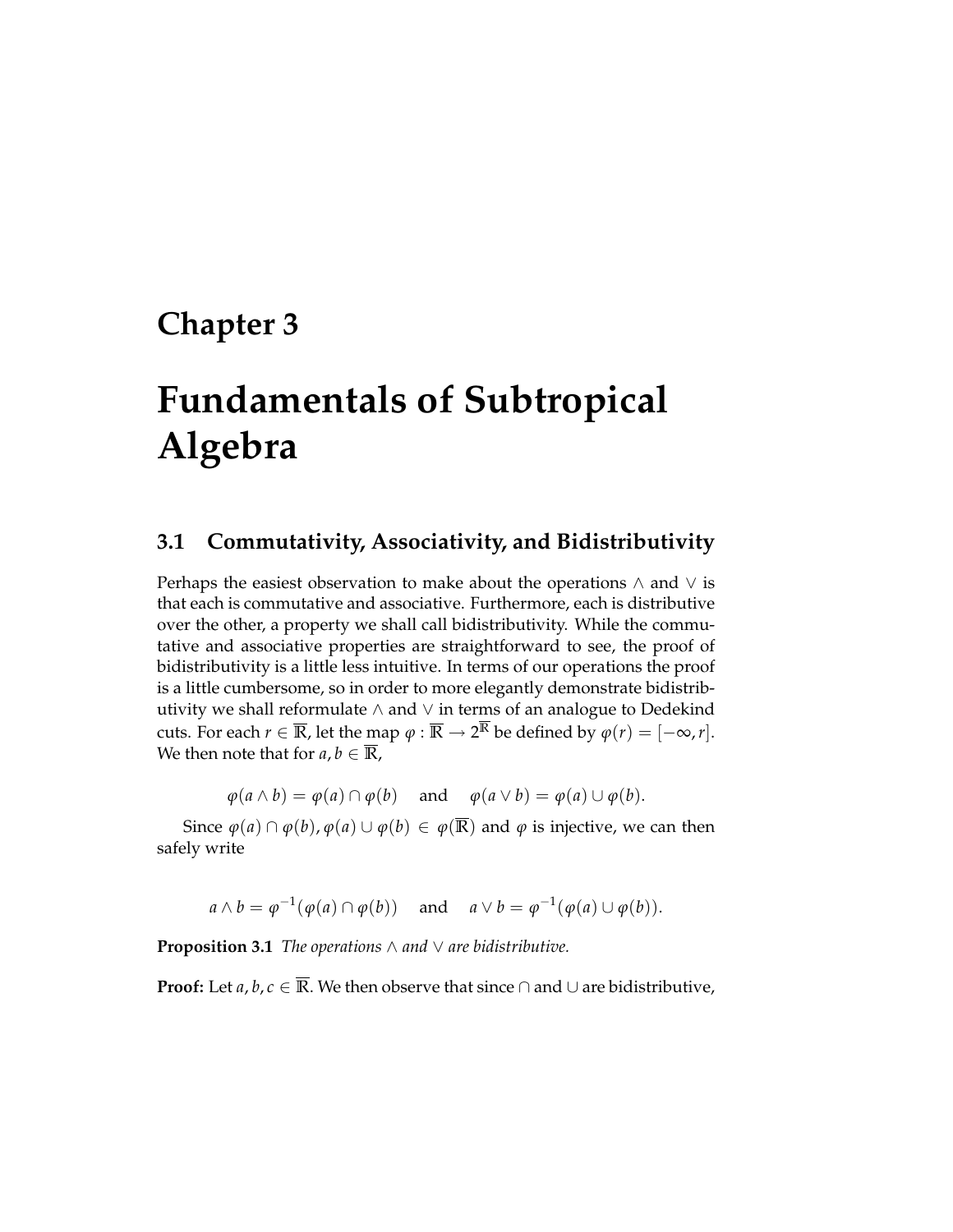$$
a \wedge (b \vee c) = \varphi^{-1}(\varphi(a) \cap (\varphi(b) \cup \varphi(c)))
$$
  
= 
$$
\varphi^{-1}((\varphi(a) \cap \varphi(b)) \cup (\varphi(a) \cap \varphi(c)))
$$
  
= 
$$
\varphi^{-1}(\varphi(a \wedge b) \cup \varphi(a \wedge c))
$$
  
= 
$$
(a \wedge b) \vee (a \wedge c).
$$

Thus,  $\wedge$  distributes over  $\vee$ . The proof of distributivity of  $\vee$  over  $\wedge$  is similar.  $\blacksquare$ 

It is interesting to note that we could have also defined  $\psi : \overline{\mathbb{R}} \to \mathcal{P}(\overline{\mathbb{R}})$ by  $\psi(r) = [r, \infty]$  and observed that

$$
a \wedge b = \psi^{-1}(\psi(a) \cup \psi(b))
$$
 and  $a \vee b = \psi^{-1}(\psi(a) \cap \psi(b)).$ 

Since  $\varphi$  allowed us to define  $\wedge$  in terms of  $\cap$  and  $\vee$  in terms of  $\cup$  while  $\psi$  associates  $\wedge$  to  $\cup$  and  $\vee$  to  $\cap$ , there is an inherent symmetry to our operations that was not present in traditional or tropical algebra. This is a more heuristic way to see that distributivity of one operation over the other should imply bidistributivity.

#### **3.2 Subtropical Polynomials**

Consider a polynomial in  $(\mathbb{R}, +, \cdot)$ . It has the form  $p(x) = \sum_{i=0}^{n} a_i \cdot x^i$ . Polynomials in  $(\mathbb{R}, +, \cdot)$  have many useful characteristics that we can ascribe to them such as degree, roots, and factorings. In tropical algebra,  $(\mathbb{R} \cup \{-\infty\}, \oplus, \odot)$ , there is the analogous form for a polynomial  $p(x) =$  $\bigoplus_{i=0}^n a_i \odot x^i$  that also has useful notions of degree, roots, and factorings defined for it. We now wish to define something similar in  $(\mathbb{R}, \wedge, \vee)$ . Note that because of the bidistributivity of  $∧$  and  $∨$ , our allowing  $∨$  to fill the role of multiplication and  $\wedge$  to fill the role of addition is arbitrary.

We start by considering the basic form for a polynomial suggested by the other two considered systems,

$$
p(x) = \bigwedge_{i=0}^{n} a_i \vee x^i \text{ for } a_i \in \overline{\mathbb{R}}, n \in \mathbb{N},
$$

with exponentiation interpreted subtropically:  $x^k = \bigvee_{i=1}^k x = x$  for  $k \geq 1$ . We shall use the natural definition  $x^0 = -\infty$ , since the  $-\infty$  is the identity with respect to ∧. Let *P* denote the set of all functions of the form  $p(x)$ 

<span id="page-9-0"></span>**Proposition 3.2** *Any element of P may be expressed as*  $p(x) = (a \lor x) \land b$  *for*  $a, b \in \mathbb{R}$ .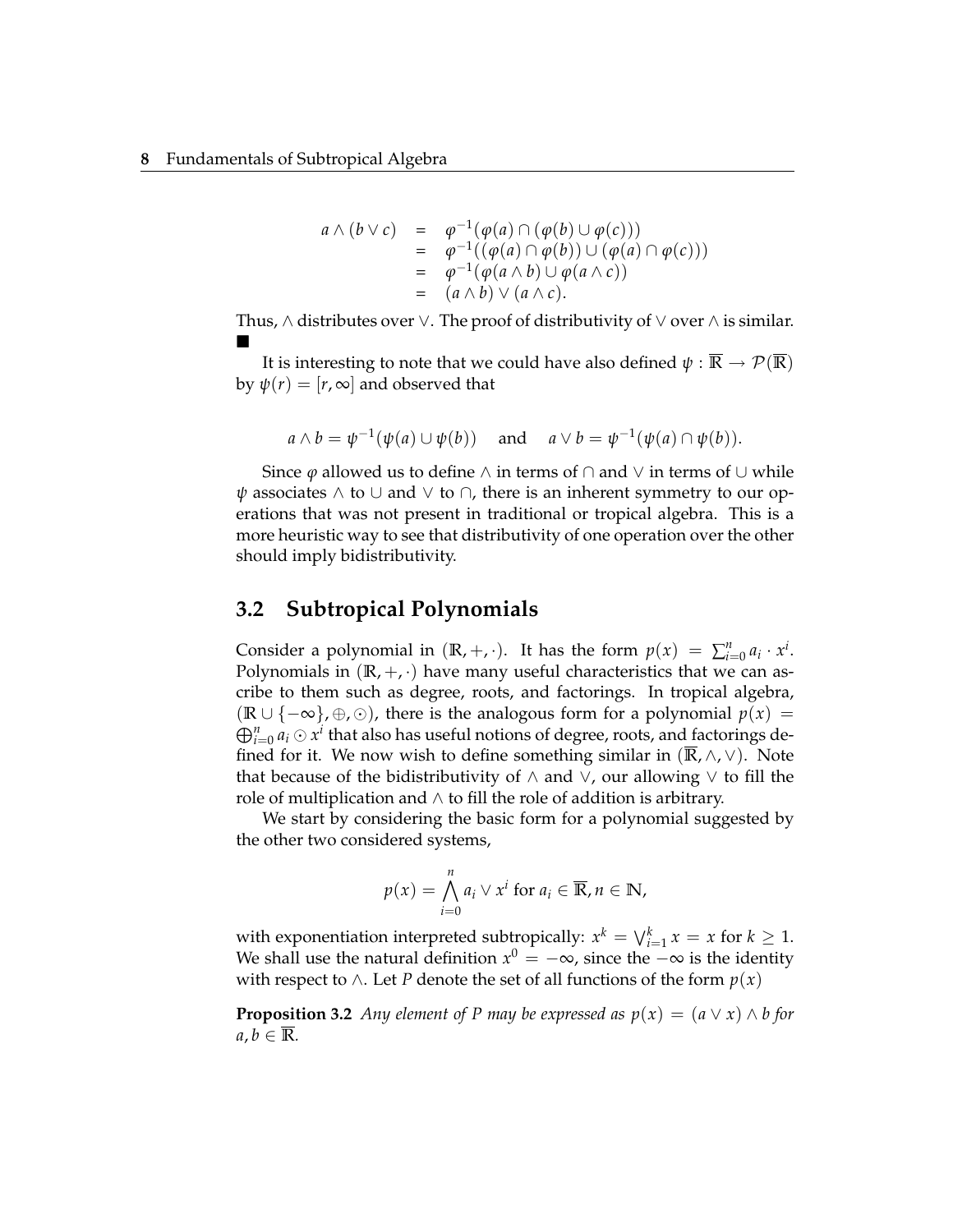**Proof:** Following the traditional order of operations allows us to reduce our polynomial to  $p(x) = a_0 \wedge \bigwedge_{i=1}^n (a_i \vee x)$ . By distributivity we then have  $p(x) = a_0 \wedge (x \vee \bigwedge_{i=1}^n a_i)$ . By letting  $a = \bigwedge_{i=1}^n a_i$  and  $b = a_0$ , we then have *p*(*x*) = (*a* ∨ *x*) ∧ *b* for *a*, *b* ∈  $\overline{\mathbb{R}}$ .

Using the form given for a polynomial by Proposition [3.2,](#page-9-0) we may then classify each polynomial  $p(x)$  by considering the cases  $a < b$ ,  $a = b$ , and  $a > b$ . Since we're clever, we can handle it in two cases:

• If  $a < b$ , then

$$
p(x) = \begin{cases} a & \text{if } x \in [-\infty, a] \\ x & \text{if } x \in (a, b) \\ b & \text{if } x \in [b, \infty] \end{cases}
$$

• If  $a > b$ , then  $p(x) = b$ .

We graph the more interesting of the two forms in Figure [3.1.](#page-10-0)



<span id="page-10-0"></span>Figure 3.1:  $p(x) = (a ∨ x) ∧ b$  for  $a < b$ .

If we wish to develop any useful notion of a root, we would likely want roots to somehow correspond to the kinks in the graph. However, the above classification of all  $p(x) \in P$  gives that each polynomial has either zero or two kinks. Since the product or sum of two polynomials again has zero or two kinks, there does not seem to be a useful notion of degree or root to be found this way, shedding doubt on this definition of a subtropical polynomial. Before we finish discussion them, however, we shall demonstrate the closure of *P* with respect to subtropical operations.

**Proposition 3.3** *P is closed under* ∧*.*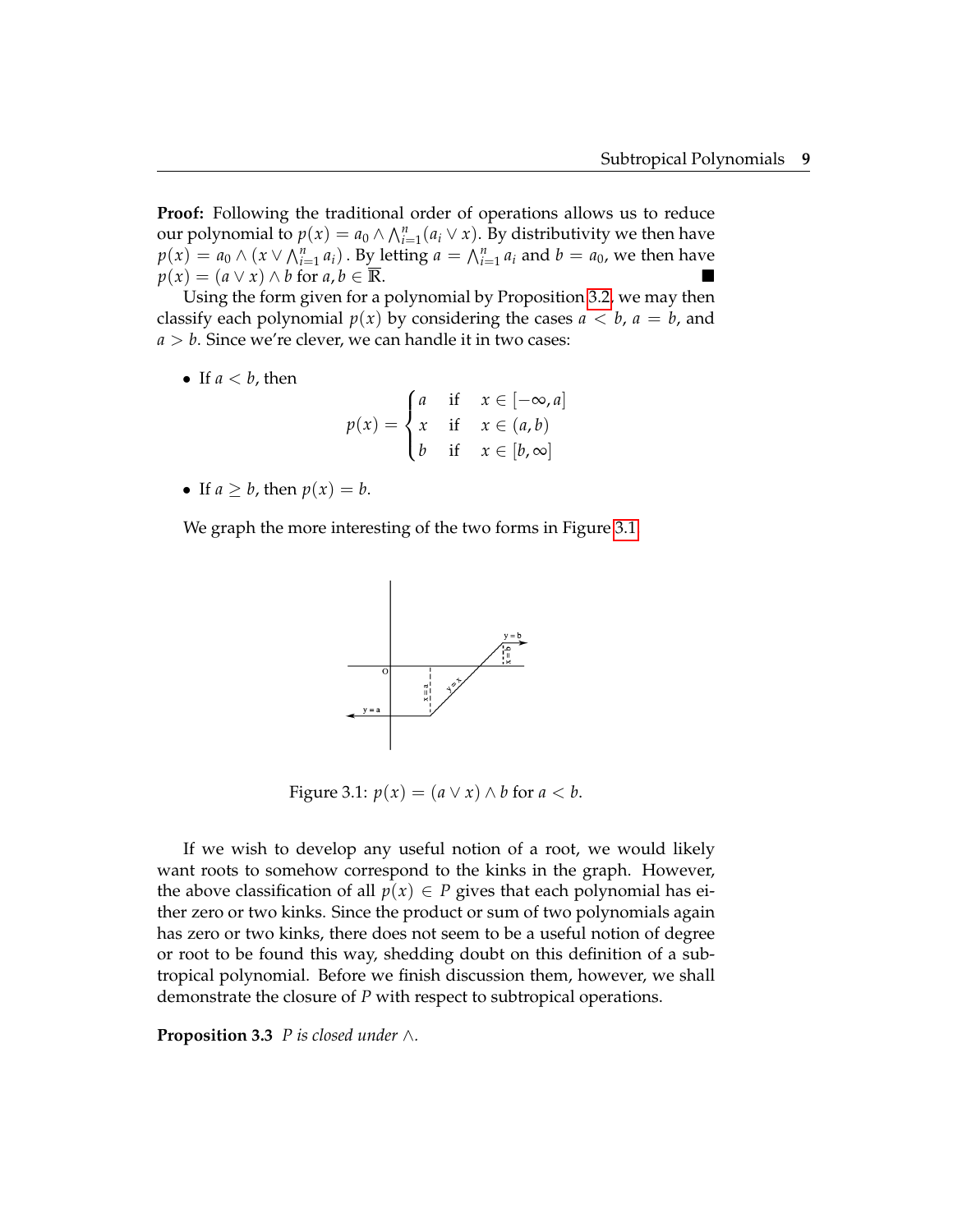**Proof:** Let  $f(x), g(x) \in P$ . By Proposition [3.2](#page-9-0) we are allowed to write *f*(*x*) = (*a* ∧ *x*) ∨ *b*, *g*(*x*) = (*c* ∧ *x*) ∨ *d* for some *a*, *b*, *c*, *d* ∈ **R**. We then observe that

$$
f(x) \wedge g(x) = [(a \wedge x) \vee b] \wedge [(c \wedge x) \vee d]
$$
  
\n
$$
= [(a \wedge x) \wedge (c \wedge x)] \vee [(a \wedge x) \wedge d] \vee [(c \wedge x) \wedge b] \vee [b \wedge d]
$$
  
\n
$$
= [a \wedge c \wedge x] \vee [a \wedge d \wedge x] \vee [b \wedge c \wedge x] \vee [b \wedge d]
$$
  
\n
$$
= ([[a \wedge c] \vee [a \wedge d] \vee [b \wedge c]] \wedge x) \vee [b \wedge d].
$$

Letting  $r = [[a \wedge c] \vee [a \wedge d] \vee [b \wedge c]]$  and  $s = [b \wedge d]$ , we have that  $f(x) \wedge g(x) = (r \wedge x) \vee s$  for  $r, s \in \overline{\mathbb{R}}$ , so  $f(x) \wedge g(x) \in P$ .

**Proposition 3.4** *P is closed under* ∨*.*

**Proof:** Let  $f(x), g(x) \in P$ . We may again write  $f(x) = (a \wedge x) \vee b$  and  $g(x) = (c \wedge x) \vee d$  for some *a*, *b*, *c*, *d*  $\in \overline{\mathbb{R}}$ . It follows that

$$
f(x) \wedge g(x) = [(a \wedge x) \vee b] \vee [(c \wedge x) \vee d]
$$
  
=  $(a \wedge x) \vee (c \wedge x) \vee b \vee d$   
=  $([a \vee c] \wedge x) \vee [b \vee d].$ 

Letting  $r = [a \lor c]$  and  $s = [b \lor d]$ , we have that  $f(x) \lor g(x) = (r \land x) \lor s$ for  $r, s \in \overline{\mathbb{R}}$ , so  $f(x) \vee g(x) \in P$ .

While closure under both operations is very much a desired property for any potential definition of a subtropical polynomial, we still cannot help but feel that the polynomials afforded by analogy to traditional and tropical algebras are in some sense "too weak," since useful notions of degree and root are very elusive. An alternative form we will study later takes the form

$$
q(x) = a_0 \wedge \bigwedge_{i=1}^n a_i \vee (x + b_i) \text{ for } a_i, b_i \in \overline{\mathbb{R}}.
$$

The reason for this form is purely because it proves more interesting under analysis.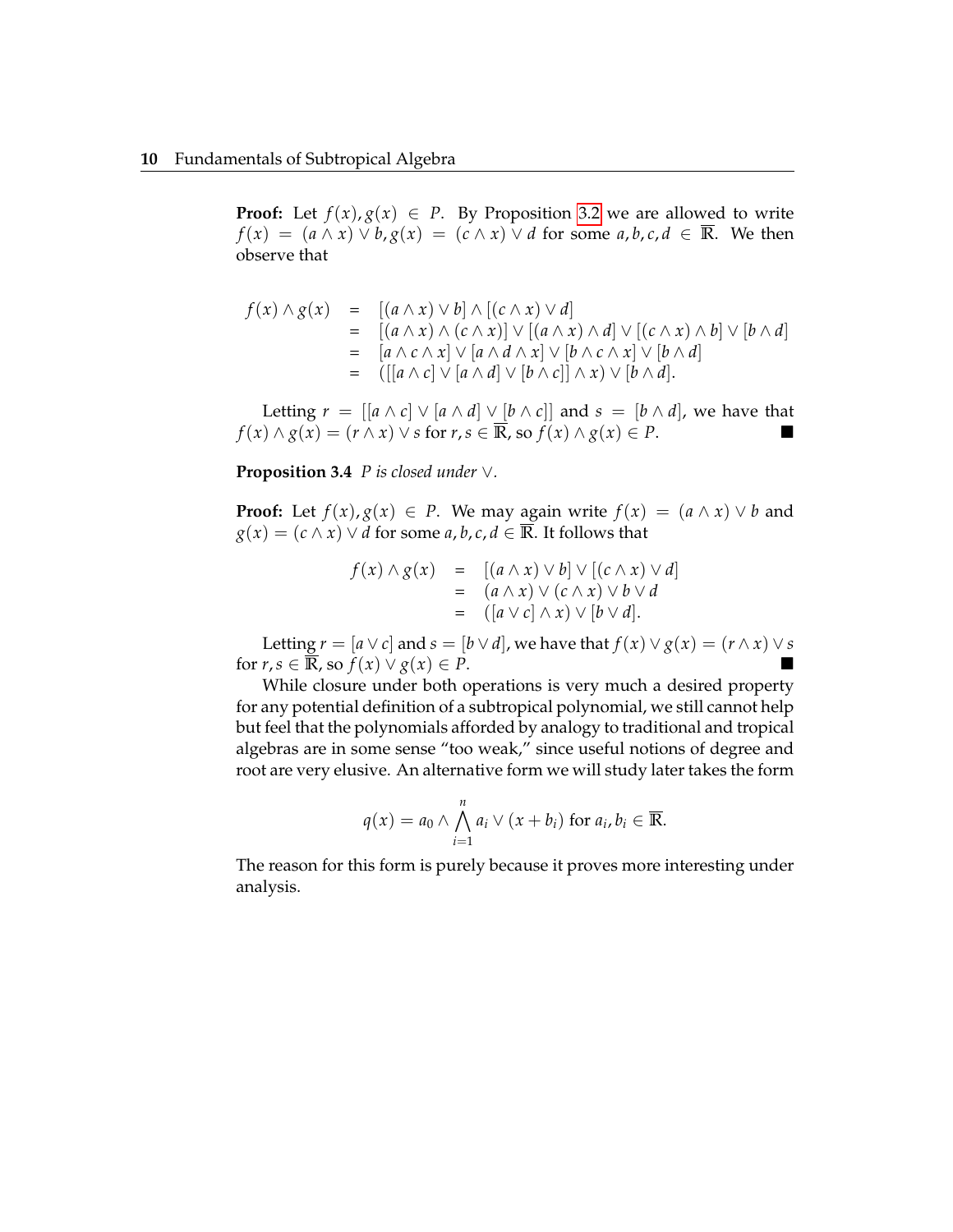# **Subtropical Geometry**

One of the things we wish to establish within the context of Subtropical Algebra is a suitable geometry. A natural place to start is with the question of what defines a subtropical space.

### **4.1 Subtropical Spaces**

As noted earlier, there are no additive inverses in the subtropical semiring. Because of this, we cannot hope to have a subtropical vector space in any natural way. However, if we choose to ignore this, the subtropical space contructed in analogue to the vector space  $\mathbb{R}^n$  may have some interesting properties.

We define the space  $\overline{\mathbb{R}}^n$  to be all *n*-component vectors with entries chosen from **R**. We define addition and scaling as below.

#### **Example 4.1**

$$
\begin{pmatrix} a_1 \\ \vdots \\ a_n \end{pmatrix} \wedge \begin{pmatrix} b_1 \\ \vdots \\ b_n \end{pmatrix} = \begin{pmatrix} a_1 \wedge b_1 \\ \vdots \\ a_n \wedge b_n \end{pmatrix}, \qquad k \vee \begin{pmatrix} a_1 \\ \vdots \\ a_n \end{pmatrix} = \begin{pmatrix} k \vee a_1 \\ \vdots \\ k \vee a_n \end{pmatrix} \text{ for all } a_i, b_i, k \in \overline{\mathbb{R}}
$$

However, due to the symmetry of our space it might also make sense to define the vector operations

**Example 4.2**

$$
\begin{pmatrix} a_1 \\ \vdots \\ a_n \end{pmatrix} \vee \begin{pmatrix} b_1 \\ \vdots \\ b_n \end{pmatrix} = \begin{pmatrix} a_1 \vee b_1 \\ \vdots \\ a_n \vee b_n \end{pmatrix}, \qquad k \wedge \begin{pmatrix} a_1 \\ \vdots \\ a_n \end{pmatrix} = \begin{pmatrix} k \wedge a_1 \\ \vdots \\ k \wedge a_n \end{pmatrix} \text{ for all } a_i, b_i, k \in \overline{\mathbb{R}}
$$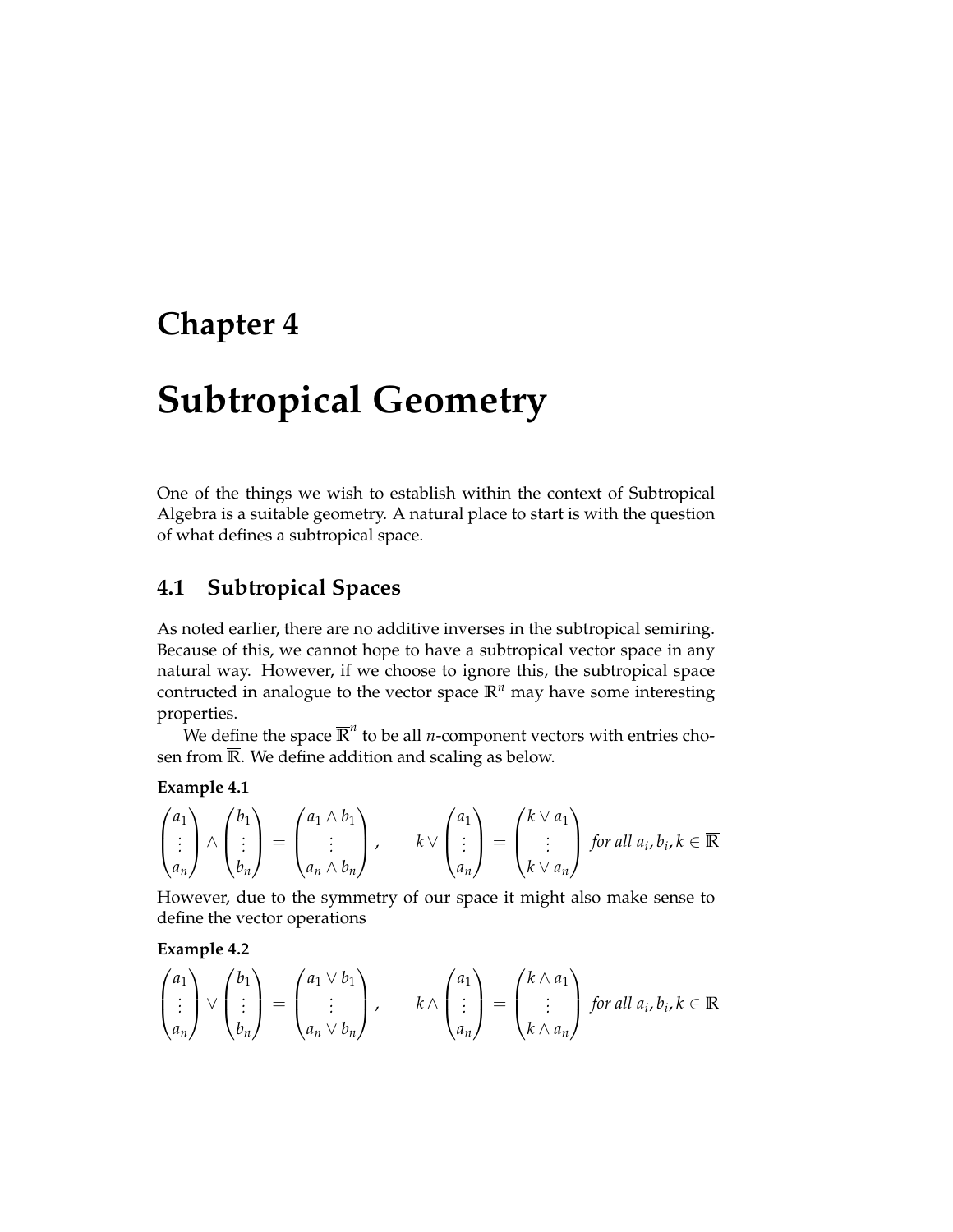We begin by considering the notion of an inner product. Constructing the inner product as an analogue to the standard inner product on **R***<sup>n</sup>* , we might define

$$
\vec{a} \vee \vec{b} = \bigwedge_{i=1}^n (a_i \vee b_i).
$$

We note that if  $a, b \in \overline{\mathbb{R}}$ , we simply have  $a \vee b = a \vee b$ , giving some rationale for our notation.

We next verify that this is almost an inner product, with "almost" in the sense that  $\overline{R}^n$  is almost a vector space.

<span id="page-13-0"></span>**Proposition 4.3**  $\,\gamma\,$  *is almost an inner product on*  $\overline{\mathbb{R}}^n$ .

#### **Proof:**

Let  $\vec{a}$ ,  $\vec{b}$ ,  $\vec{c} \in \overline{\mathbb{R}}^n$ .

- (i) Clearly  $\vec{a} \vee \vec{b} = \vec{b} \vee \vec{a}$ .
- (ii) Define  $\vec{a} \wedge \vec{b}$  componentwise. We then have that

$$
(\vec{a} \wedge \vec{b}) \vee \vec{c} = \left( \begin{pmatrix} a_1 \\ \vdots \\ a_n \end{pmatrix} \wedge \begin{pmatrix} b_1 \\ \vdots \\ b_n \end{pmatrix} \right) \vee \begin{pmatrix} c_1 \\ \vdots \\ c_n \end{pmatrix}
$$
  
\n
$$
= \begin{pmatrix} a_1 \wedge b_1 \\ \vdots \\ a_n \wedge b_n \end{pmatrix} \vee \begin{pmatrix} c_1 \\ \vdots \\ c_n \end{pmatrix}
$$
  
\n
$$
= \begin{pmatrix} n \\ \wedge (a_i \wedge b_i) \vee c_i \\ \vdots \\ \vdots \\ \vdots \end{pmatrix}
$$
  
\n
$$
= \begin{pmatrix} n \\ \wedge (a_i \vee c_i) \wedge (b_i \vee c_i) \end{pmatrix}
$$
  
\n
$$
= \begin{pmatrix} n \\ \wedge (a_i \vee c_i) \end{pmatrix} \wedge \begin{pmatrix} n \\ \wedge (b_i \vee c_i) \end{pmatrix}
$$
  
\n
$$
= (\vec{a} \vee \vec{c}) \wedge (\vec{b} \vee \vec{c}).
$$

(iii) Let  $k \in \mathbb{T}$ . Defining  $k \max \vec{a}$  in the natural way one would define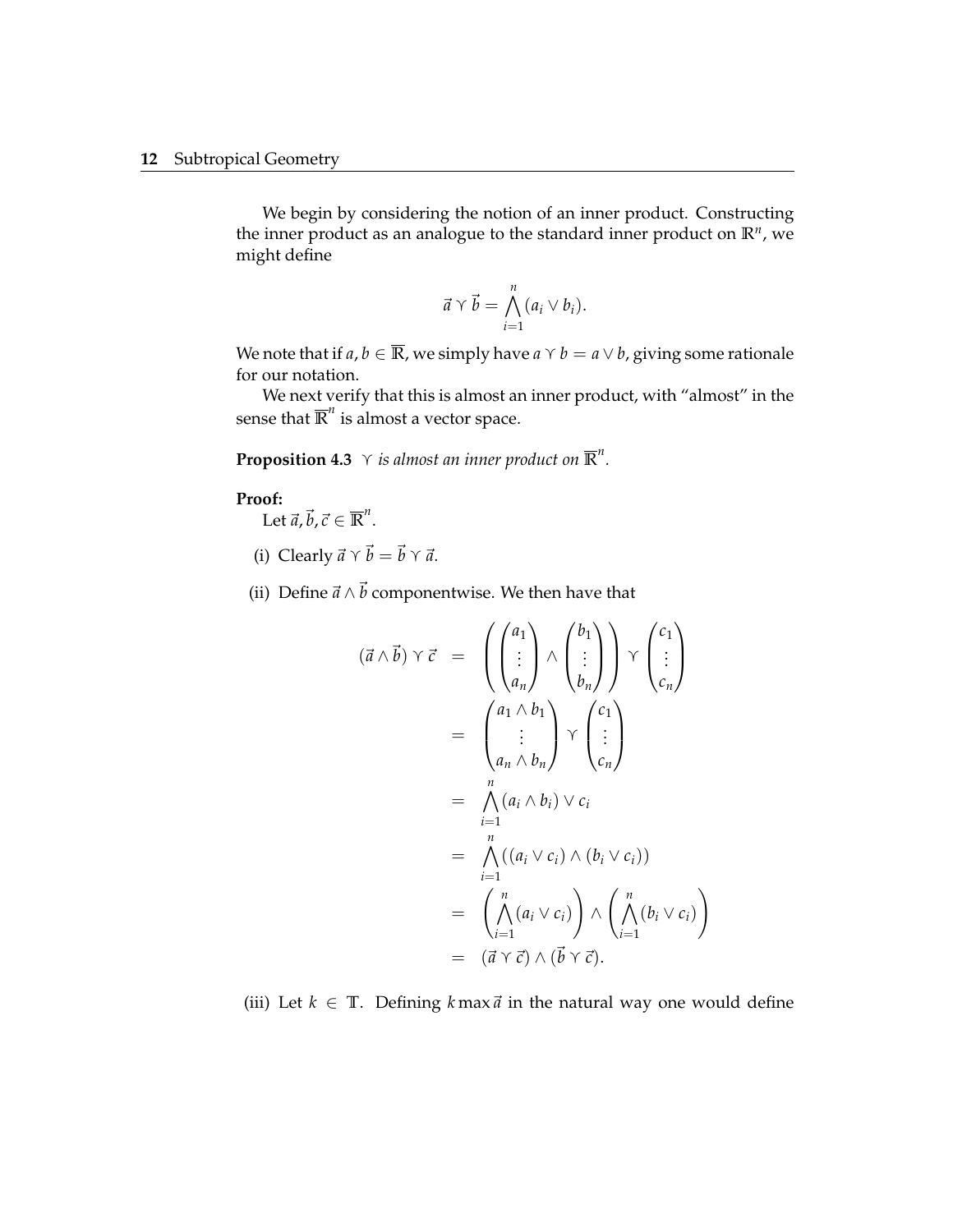$\blacksquare$ 

scalar action, we then observe

$$
(k \vee \vec{a}) \vee \vec{b} = \left(k \vee \begin{pmatrix} a_1 \\ \vdots \\ a_n \end{pmatrix} \vee \begin{pmatrix} b_1 \\ \vdots \\ b_n \end{pmatrix}\right) \vee
$$
  

$$
= \left(\begin{pmatrix} k \vee a_1 \\ \vdots \\ k \vee a_n \end{pmatrix} \vee \begin{pmatrix} b_1 \\ \vdots \\ b_n \end{pmatrix}\right) \vee
$$
  

$$
= \bigwedge_{i=1}^n (k \vee a_i) \vee b_i
$$
  

$$
= k \vee \left(\bigwedge_{i=1}^n a_i \vee b_i\right)
$$
  

$$
= k \vee (\vec{a} \vee \vec{b}).
$$

(iv) This is the axiom that slightly breaks down. Given that the subtropical additive identity is ∞, demanding  $\vec{a} \curlyvee \vec{a} \geq \infty$  and  $\vec{a} \curlyvee \vec{a} = \infty$  iff  $\vec{a} = \vec{\infty}$  seems ridiculously. Instead, we might demand  $\vec{a} \times \vec{a} \leq \infty$  and  $\vec{a} \,\gamma \,\vec{a} = \infty$  iff  $\vec{a} = \vec{\infty}$ . While the former of these two requirements is trivially true, to see the latter we note that

$$
\vec{a} \vee \vec{a} = \bigwedge_{i=1}^{n} (a_i \vee a_i) = \bigwedge_{i=1}^{n} a_i,
$$

which may achieve  $\infty$  iff each  $a_i$ , and thus iff  $\vec{a} = \vec{\infty}$ .

The key hangup in this was that zero no longer holds the same significant in the subtropical setting that it did in traditional arithmetic. "Positive" and "negative" no longer have much significant meaning, since subtropically all numbers between  $-\infty$  and  $\infty$  are in some sense equivalent in their relations, up to translation.

**Example 4.4**

$$
\begin{pmatrix} 2 \\ 5 \\ 3 \end{pmatrix} \gamma \begin{pmatrix} 7 \\ 1 \\ 9 \end{pmatrix} = (2 \vee 7) \wedge (5 \vee 1) \wedge (3 \vee 9) = 7 \wedge 5 \wedge 9 = 5.
$$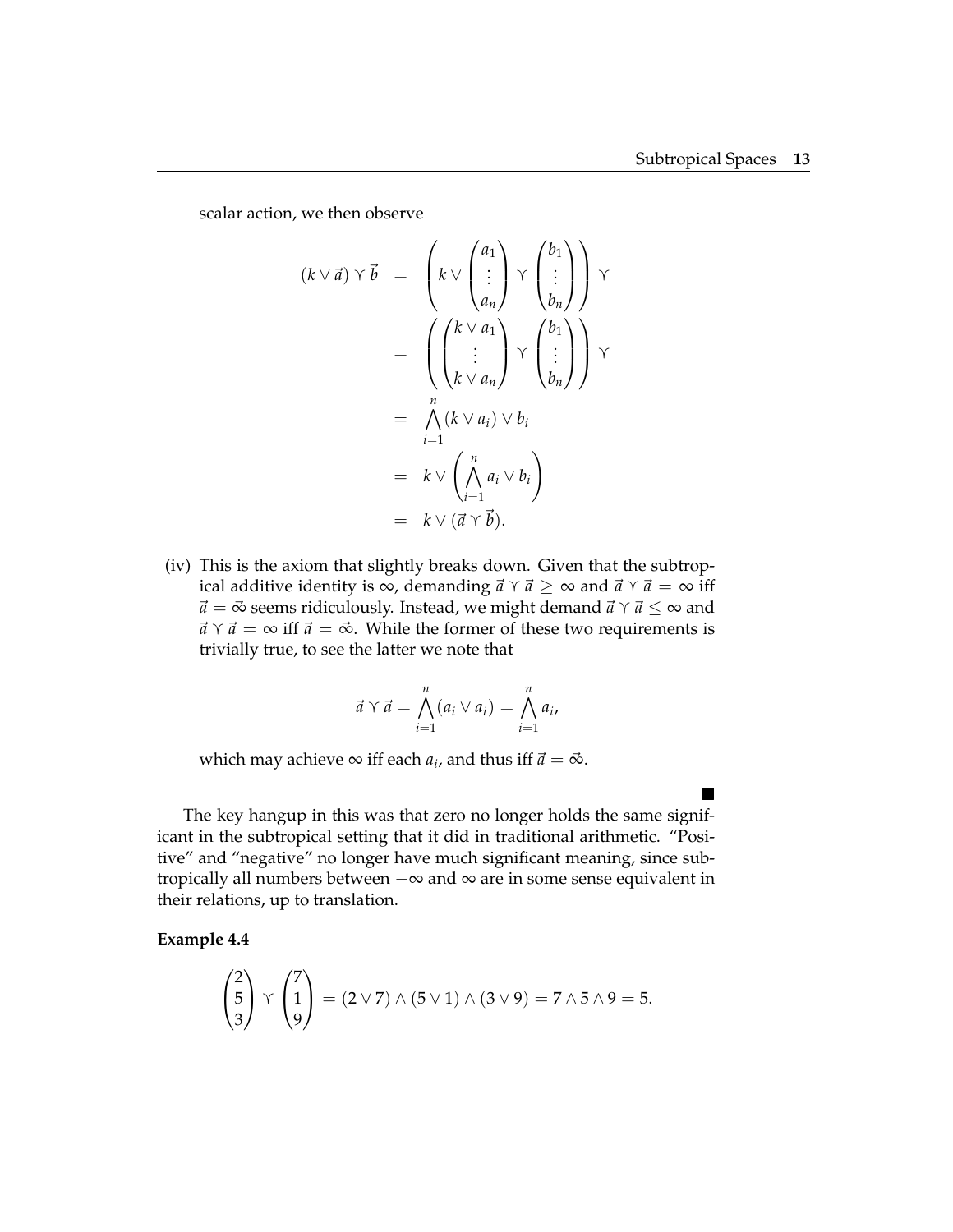Due to the symmetry of  $∨$  and  $∧$ , however, we note that it might make just as much sense to define the inner sum

$$
\vec{a} \curlywedge \vec{b} = \bigvee_{i=1}^{n} (a_i \wedge b_i).
$$

We note similarly that if  $a, b \in \overline{\mathbb{R}}$ , we have  $a \wedge b = a \wedge b$ . We may also prove that  $\lambda$  has all the desired properties of an inner product if we were to reverse the roles of multiplication and addition. The proof would go as in Proposition [4.3,](#page-13-0) except we would demonstrate

- (i)  $\vec{a} \wedge \vec{b} = \vec{b} \wedge \vec{a}$ ,
- (ii)  $(\vec{a} \vee \vec{b}) \vee (\vec{b} \vee \vec{c}) = (\vec{a} \vee \vec{c}) \vee (\vec{b} \vee \vec{c}),$
- (iii)  $(k \wedge \vec{a}) \wedge \vec{b} = k \wedge (\vec{a} \wedge \vec{b}),$
- (iv)  $\vec{a} \wedge \vec{a} \geq -\infty$  and  $\vec{a} \wedge \vec{a} = -\infty$  iff  $\vec{a} = -\infty$ .

Since we must always have  $a \wedge b \le a \vee b$ , we might suspect that  $\vec{a} \wedge \vec{b} \le$  $\vec{a} \times \vec{b}$ . For the case where  $\vec{a}, \vec{b} \in \overline{\mathbb{R}}$ , this obviously holds. However, the next example in  $\overline{\mathbb{R}}^2$  shows that we may have  $\vec{a} \curlywedge \vec{b} > \vec{a} \curlyvee \vec{b}$ .

**Example 4.5**

$$
\begin{pmatrix} 1 \\ 3 \end{pmatrix} \setminus \begin{pmatrix} 2 \\ 4 \end{pmatrix} = (1 \land 2) \lor (3 \land 4) = 1 \lor 3 = 3
$$

*and*

$$
\begin{pmatrix} 1 \\ 3 \end{pmatrix} \vee \begin{pmatrix} 2 \\ 4 \end{pmatrix} = (1 \vee 2) \wedge (3 \vee 4) = 2 \wedge 4 = 2,
$$

*so*

$$
\begin{pmatrix} 1 \\ 3 \end{pmatrix} \setminus \begin{pmatrix} 2 \\ 4 \end{pmatrix} > \begin{pmatrix} 1 \\ 3 \end{pmatrix} \vee \begin{pmatrix} 2 \\ 4 \end{pmatrix}.
$$

### **4.2 Subtropical Lines (Euclidean Analogy)**

In developing our subtropical geometry, we might next attempt to develop the notion of a line. Since the easiest way to start is by analogy to known arithmetics, we begin by considering analogues to standard Euclidean geometry. Analytically, we are accustomed to seeing lines expressed in standard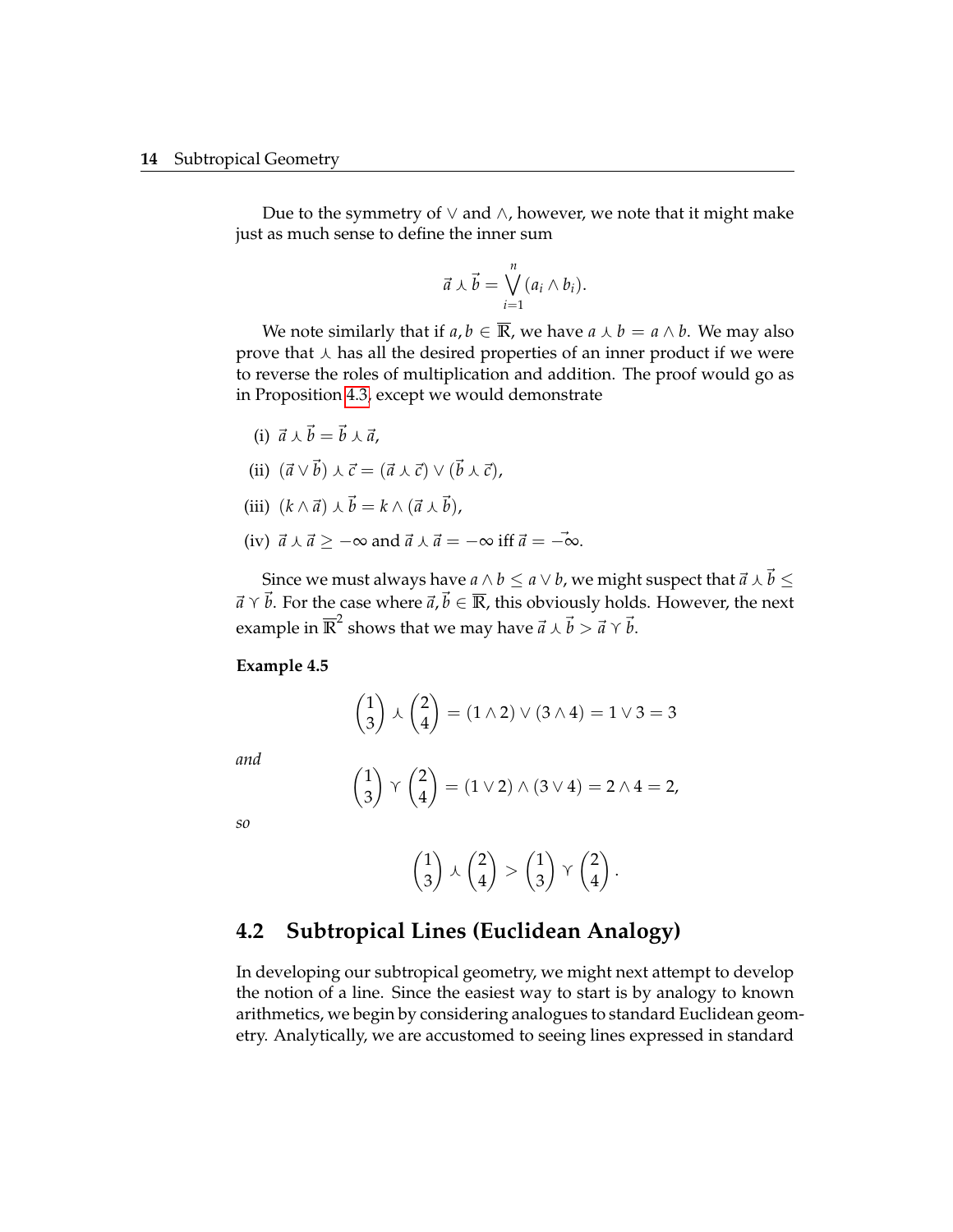form:  $ax + by + c = 0$ . With this expression we may modify *a*, *b*, *c* appropriately to describe any line in the plane. However, the presence of additive inverses is what allows for this canonical representation and allows us to equate the line  $5x + 3y + 9 = 0$  with the line  $10x + 5y + 4 = 5x + 2y - 5$ . Due to a lack of subtropical additive inverses, we might then guess that the form for a line would be equations of the form

$$
(a \vee x) \wedge (b \vee y) \wedge c = (d \vee x) \wedge (e \vee y) \wedge f.
$$

We shall now explore this system thoroughly. We begin by examining the left side.

To induce a symmetry for the sake of generality, we will instead consider

$$
(a \vee x) \wedge (b \vee y) \wedge (c \vee z) \quad \text{for } a \leq b \leq c.
$$

Since the names of the variables are arbitrary, we will homogenize the system this way and hold whichever variable corresponds to the "constant term" at a constant value of  $-\infty$ . For example, the expression (5  $\lor$  *u*)  $\land$  $(3 \vee v) \wedge 4$  corresponds to  $(3 \vee x) \wedge (4 \vee y) \wedge (5 \vee z)$  with  $3 \leq 4 \leq 5$  and  $y = -\infty$ .

In considering  $L = L(x, y, z) = (a \lor x) \land (b \lor y) \land (c \lor z)$  for  $a \leq b \leq c$ , we will start by examining cases.

- If  $x \le a$ , then we have  $L = a$ , since  $(a \vee x) = a$  and each of  $(b \vee y)$ and  $(c \vee z)$  is at least *a*.
- If  $a \le x \le b$ , then we have  $L = x$ , since  $(a \vee x) = x$  and each of  $(b \vee y)$ and  $(c \vee z)$  is at least *x*.
- If  $y \le b \le x$ , then we have  $L = b$ , since  $(b \vee y) = b \le x = (a \vee x)$  and  $(c ∨ z)$  is at least *c* ≥ *b*.
- If  $b \le x \le y \le c$ , then we have  $L = x$ , since  $(a \vee x) = x$  and each of  $(b \vee y)$  and  $(c \vee z)$  is at least *y*, which is greater than or equal to *x*.
- If  $b \le y \le x \le c$ , then we have  $L = y$ , since  $(b \vee y) = y \le x = (a \vee x)$ and (*c* ∨ *z*) is at least *c*, which is greater than or equal to *y*.
- If  $b \le x \le c \le y$ , then we have  $L = x$ , since  $(a \vee x) = x$  and each of  $(b \vee y)$  and  $(c \vee z)$  is at least *c*, which is greater than or equal to *x*.
- If  $b \le y \le c \le x$ , then we have  $L = y$ , since  $(b \vee y) = y$  and each of  $(a ∨ x)$  and  $(c ∨ z)$  is at least *c*, which is greater than or equal to *y*.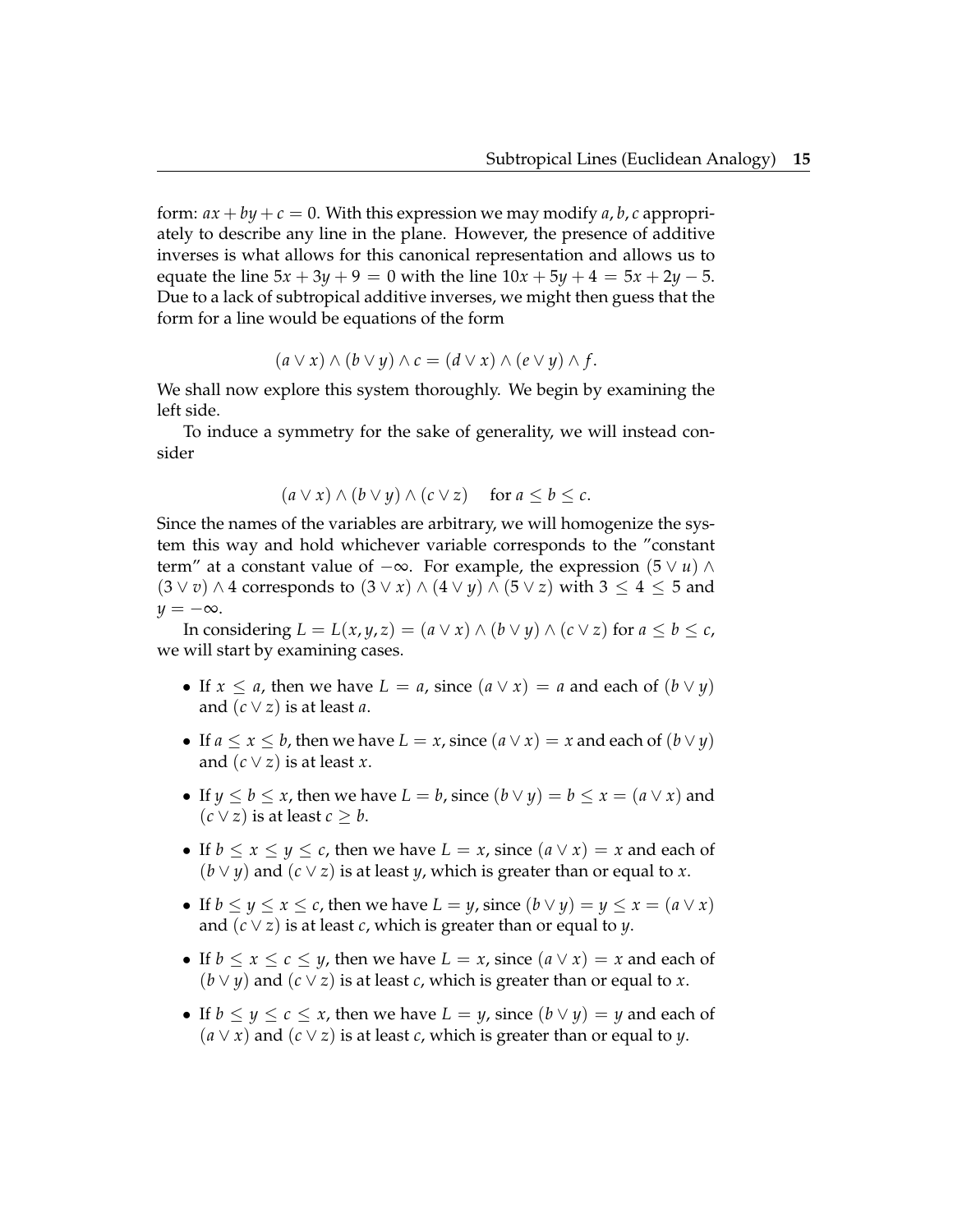- If  $z \leq c \leq x \leq y$ , then  $L = c$ .
- If  $z \leq c \leq y \leq x$ , then  $L = c$ .
- If  $c \leq z \leq x \leq y$ , then  $L = z$ .
- If  $c \leq z \leq y \leq x$ , then  $L = z$ .
- If  $c \leq x \leq z \leq y$ , then  $L = x$ .
- If  $c \leq x \leq y \leq z$ , then  $L = x$ .
- If  $c \le y \le z \le x$ , then  $L = y$ .
- If  $c \le y \le x \le z$ , then  $L = y$ .

So, in summary:

$$
L(x,y,z) = \begin{cases} a & \text{if } x \le a \\ b & \text{if } y \le b \le x \\ c & \text{if } z \le c \le x \le y, \quad z \le c \le y \le x \\ x & \text{if } a \le x \le b, \quad b \le x \le y \le c, \quad b \le x \le c \le y, \\ c \le x \le y \le z, \quad c \le x \le z \le y \\ y & \text{if } b \le y \le x \le c, \quad b \le y \le c \le x, \\ c \le y \le z \le x, \quad c \le y \le x \le z \\ z & \text{if } c \le z \le x \le y, \quad c \le z \le y \le x \end{cases}
$$

The right hand side of the equation is handled similarly, except we that we now no longer have the ability to treat the variables as arbitrary, since the left hand side forces properties onto the right hand side. The solution to this system of equations would then be all values  $(x, y) \in \overline{\mathbb{R}}^2$  such that equality holds. We shall see with the next examples, however, that this creates a very unintuitive image of a line.

**Example 4.6**  $(2 \vee x) \wedge (3 \vee y) \wedge 4 = 3$ *.* 

We see that a necessary condition for equality would be either  $x = 3$  a minimum,  $y = 3$  a minimum, or 3 (the coefficient of  $y$ ) a minimum. By our formula for  $L(x, y, z)$  we see that this happens when  $x = 3$  and  $y$  is any value or when  $x \geq 4$  and  $y \leq 3$ . We draw observe this "line" below, in Figure [4.1.](#page-18-0)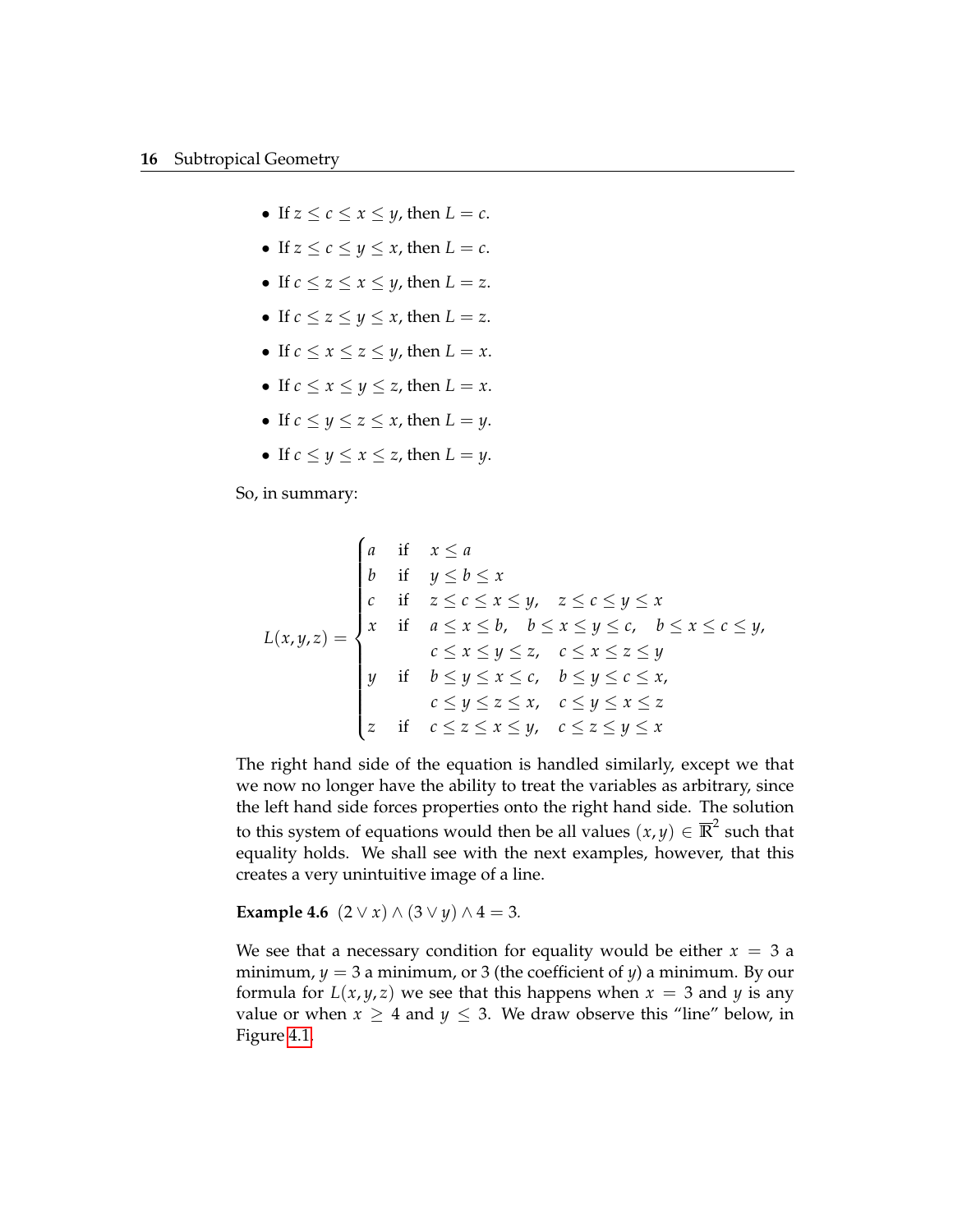

<span id="page-18-0"></span>Figure 4.1:  $(2 \vee x) \wedge (3 \vee y) \wedge 4 = 3$ .

This "line" is actually a sheet in the plane. The next example is a little more satisfying, but simplistic in form.

### **Example 4.7**  $x \wedge y = 1$ .

The solutions to this equation are  $x = 1$  and  $y \ge 1$  or  $y = 1$  and  $x \ge 1$ . It appears in Figure [4.2.](#page-18-1)



<span id="page-18-1"></span>Figure 4.2: *x* ∧ *y* = 1.

But next, an even more degenerate "line."

**Example 4.8**  $x \wedge y = x \wedge 2$ *.* 

The solutions to this equation are  $x \le y$  and  $x \le 2$  or  $y = 2$  and  $x \ge 2$ . This region can be seen in Figure [4.3.](#page-19-0)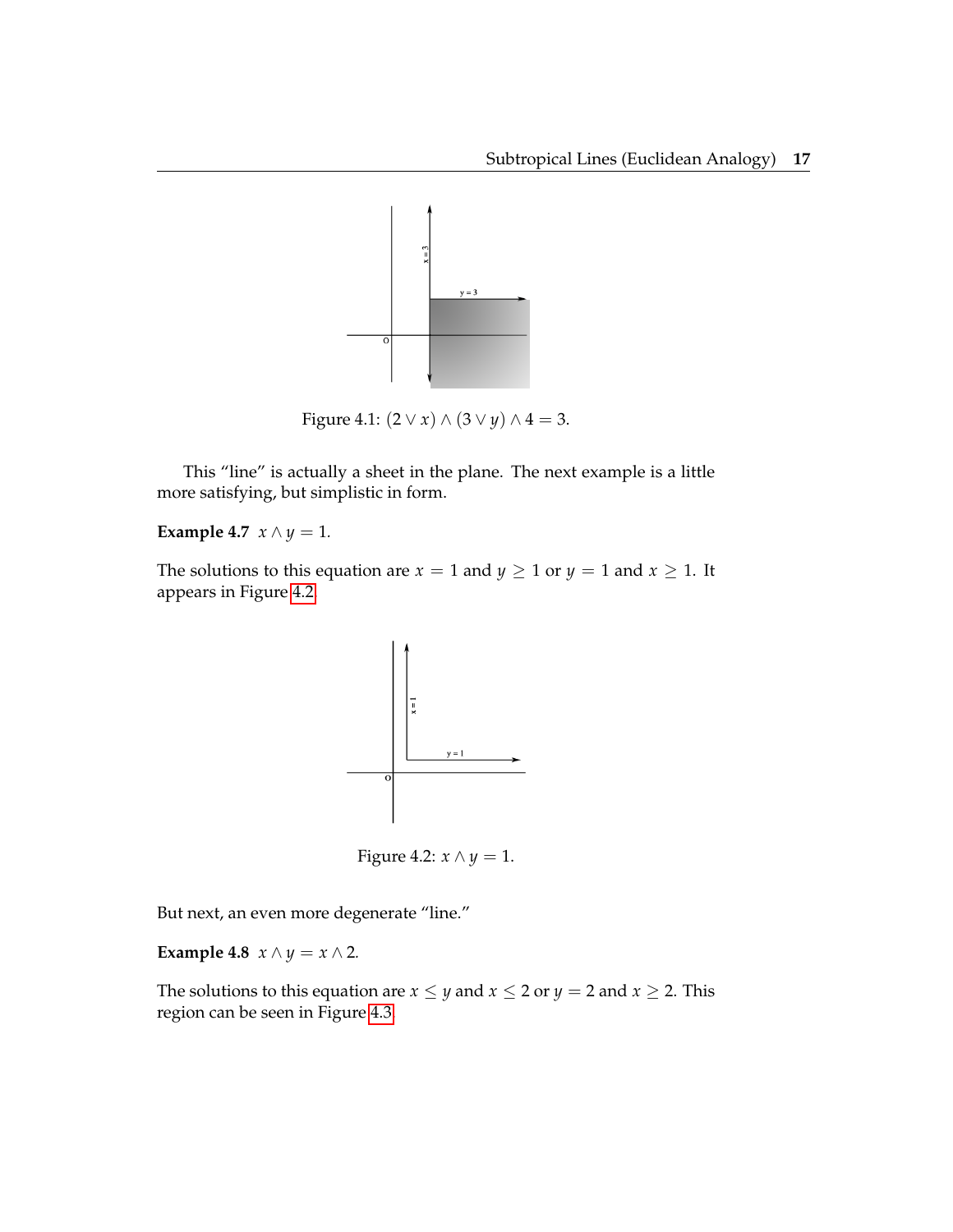

<span id="page-19-0"></span>Figure 4.3:  $x \wedge y = x \wedge 2$ .

The "line" in Figure [4.3](#page-19-0) is a sheet in the plane attached to a ray. While the line in Figure [4.2](#page-18-1) nearly satisfies our geometric intuitions for what a line might be in terms of dimension, intersections, and so forth, the general form for a line as suggested by analogy to analytic geometry in a traditional algebraic setting yields far more exceptions to this intuition than it does satisfactory "lines."

### **4.3 Subtropical Lines (Tropical Analogy)**

As we have grown accustomed to, the next step would then be to attempt to formulate a notion of a line by analogy to tropical geometry. In tropical geometry, a line is defined in terms of ideals of tropical polynomials. Since the subtropical polynomials we explored in an earlier section never proved fruitful for most meaningful criteria of analysis, defining a subtropical line analogously to a tropical line will not yet have much rationale other than wishful thinking. In that spirit, we consider the solutions to

$$
(a \vee x) \wedge (b \vee y) \wedge c
$$
, with  $a, b, c \in \overline{\mathbb{R}}$ ,

where the minimum of  $(a \lor x)$ ,  $(b \lor y)$ , *c* is achieved at least twice. We note that one of three conditions must hold for this to happen:

- $\bullet$   $(a \vee x) = (b \vee y) \leq c$ ,
- $(a \vee x) = c \le (b \vee y)$ , or
- $(b \vee y) = c \leq (a \vee x).$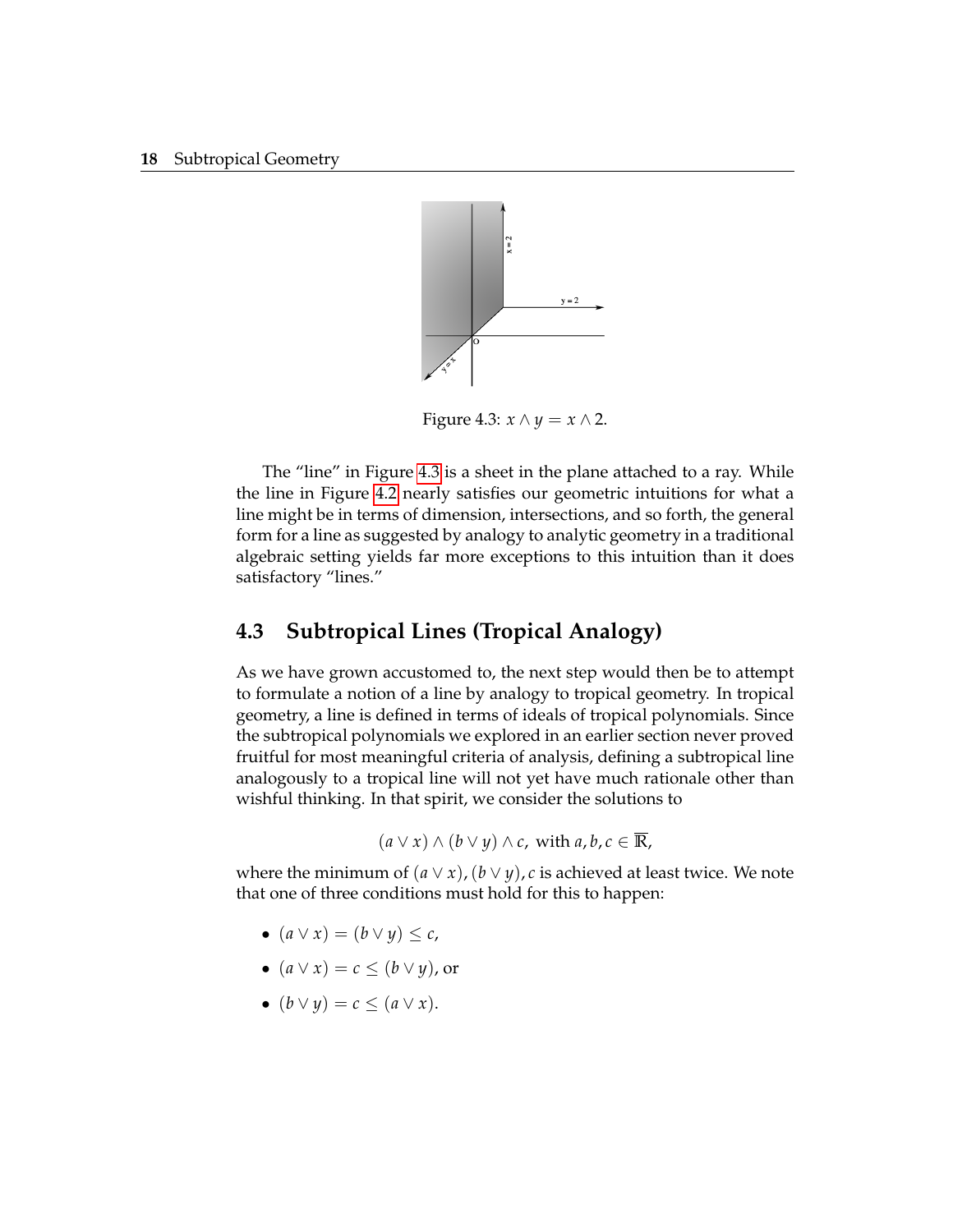We begin by assuming  $c = \infty$  so that we need only examine the first case. Consider the equation  $a \vee x = b \vee y$ , we observe that the solutions are as follows.

- If  $a < b$ , then we have  $x = b$  and  $y \le b$  or  $y \ge b$  and  $y = x$ .
- If  $a = b$ , we have  $x = y \ge a$  or  $x \le a$  and  $y \le a$ .
- If  $a > b$ , then we have  $y = a$  and  $x \le a$  or  $x \ge a$  and  $y = x$ .

We graph these cases below.



Figure 4.4:  $(a \lor x) \land (b \lor y)$  for  $a < b$ .



Figure 4.5:  $(a \lor x) \land (b \lor y)$  for  $a = b$ .

With these lines, the only degenerate case which involves a sheet of the plane is when  $a = b$ . For the other lines we have the nice properties that the lines are in some sense "one-dimensional" and intersect each other never, once, or infinitely many times.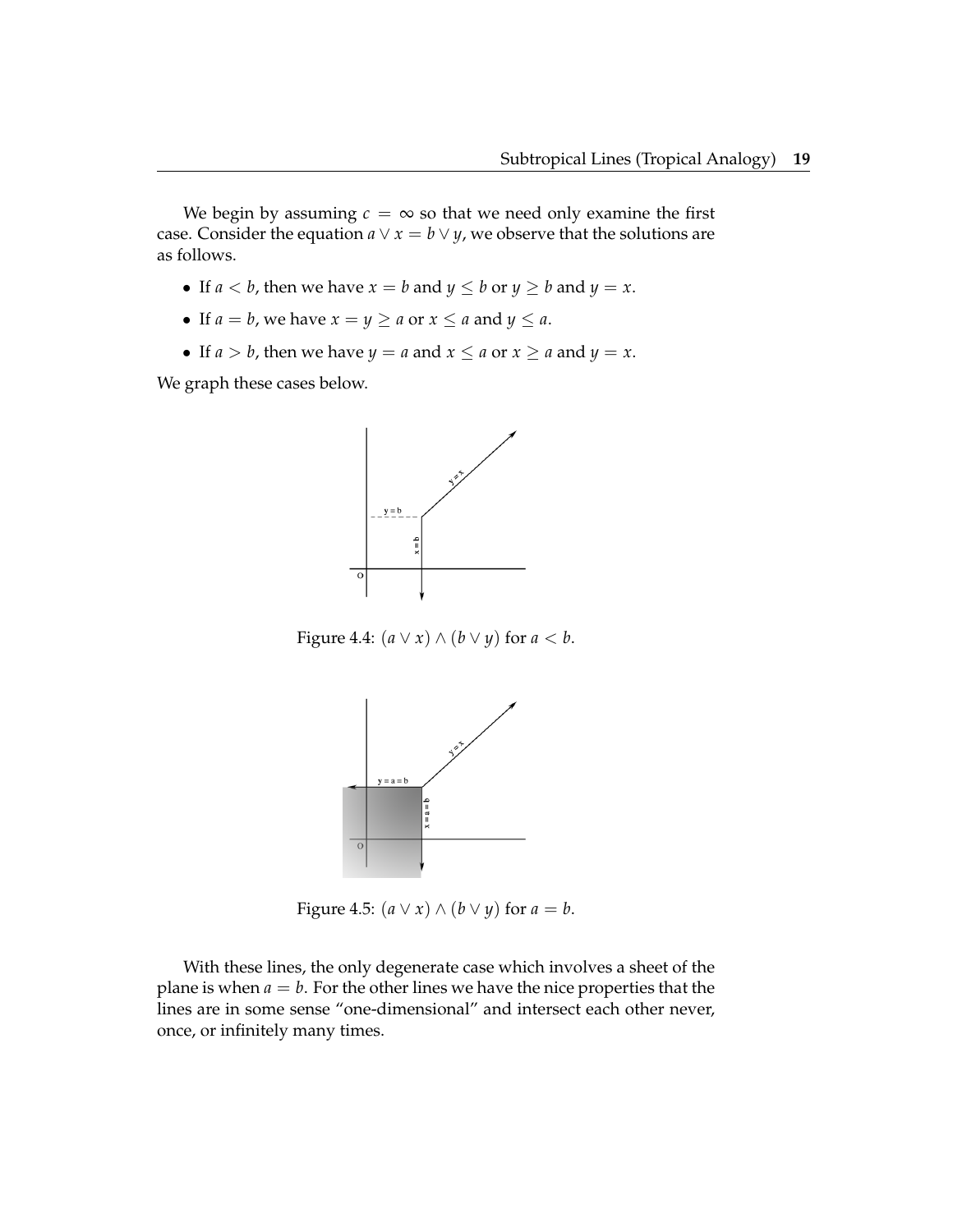

Figure 4.6:  $(a \lor x) \land (b \lor y)$  for  $a > b$ .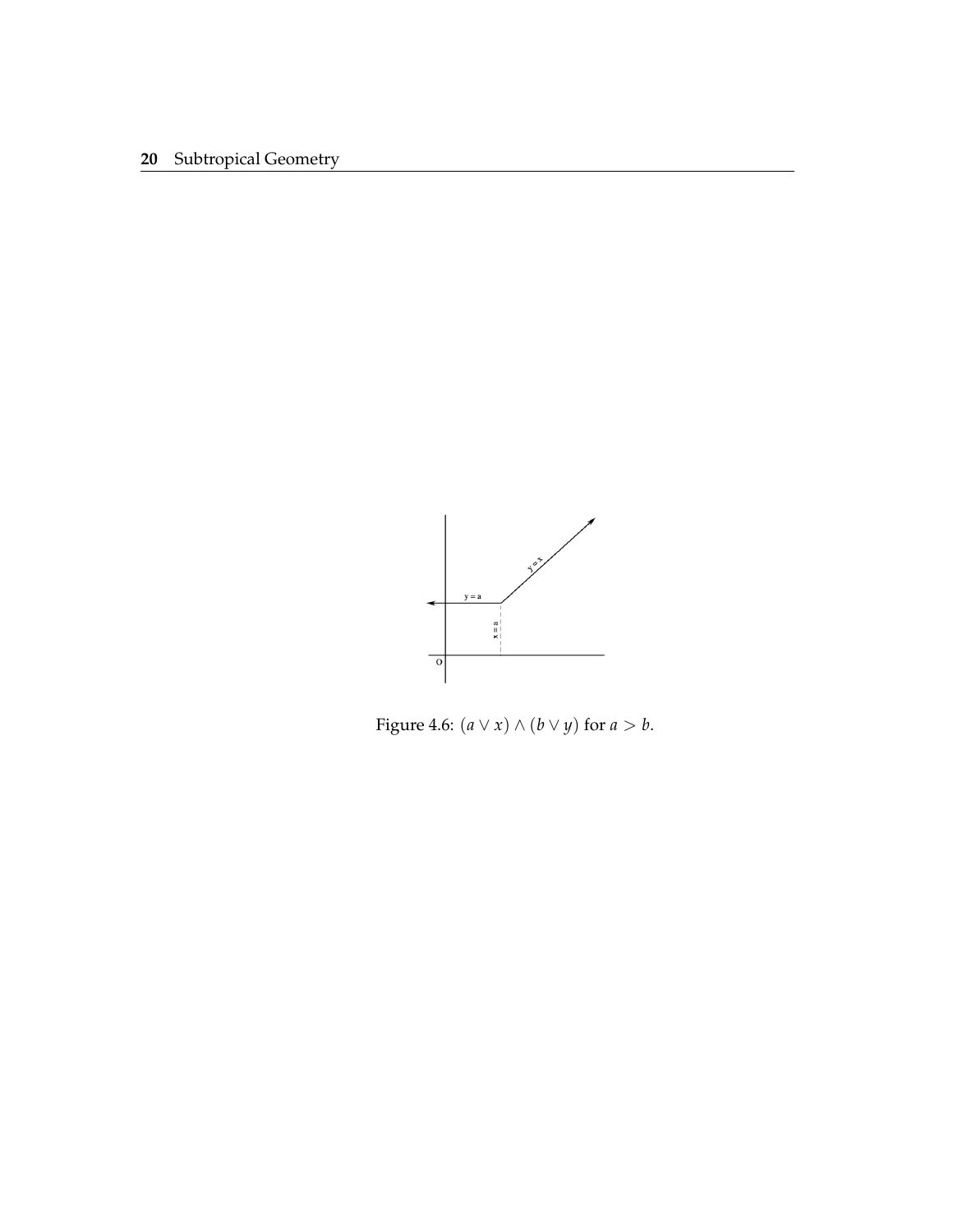# **Future Work**

While the notions of subtropical polynomial and linear space are not yet fully fleshed out, it is hoped that one or both will be found, leading to a richer understanding of the other and other possible subtropical objects. Our primary goal for the immediate future is the development of the following:

- Extension of the inner product and inner sum to matrices.
- Subtropical convexity.
- Subtropical metrics and arc-lengths.

Above all, once these objects and structures have been successfully defined and detailed, it is our hope to give them mathematical interpretations such that they might become useful objects in the study of other mathematical or scientific fields.